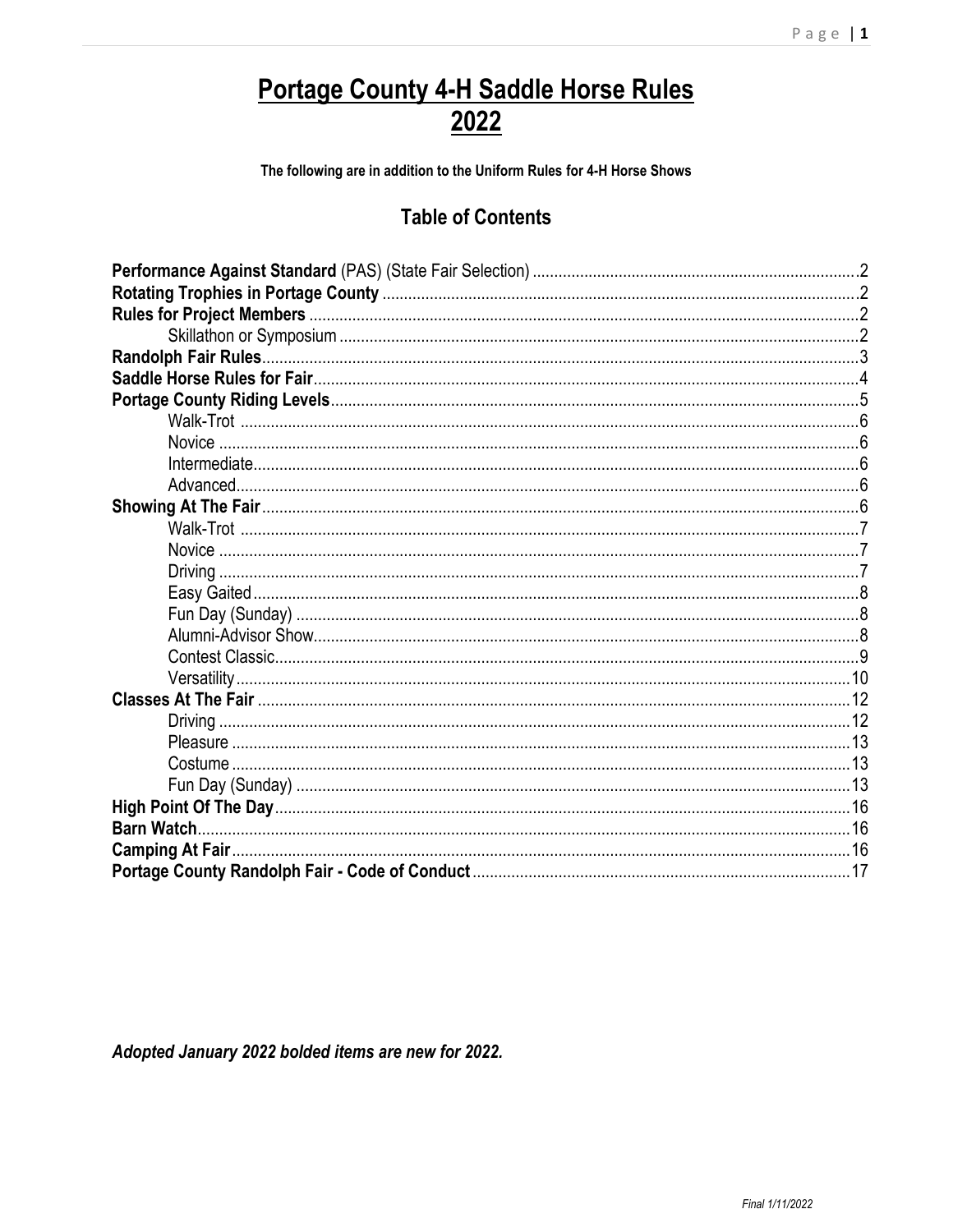# **PAS - PERFORMANCE AGAINST STANDARD (State Fair Selection)**

- 1. Visit the state webpage for more information and patterns https://ohio4h.org/statewide-programs/animalsciences/horse
- 2. The horse project animal on which an exhibitor qualifies at a PAS show is the animal that must show at the Ohio State Fair.
- 3. At PAS shows with two Judges, the exhibitor who has a score from a previous show must declare the judge whose scores will count for them before they enter the first class.
- 4. At the Portage County PAS show, Exhibitors must ride at the Intermediate or Advanced levels to qualify to attend the Ohio State Fair.
- 5. At the Portage County PAS show, Walk-Trot and Novice riding level exhibitors and Small Equine handlers may participate in GROUND CLASSES, i.e., Showmanship , Ground Roping, and Small Equine to qualify to attend the Ohio State Fair.
- 6. Exhibitors must qualify in 2 classes to attend the State Fair.
- 7. At PAS shows, bits must be approved.
- 8. At PAS shows, all animals entering a 14-2 (58") and under class must be measured.
- 9. At PAS shows, with two Judges, Gymkhana exhibitors may try to qualify under the second judge in the classes in which they did not qualify under the first judge.
- 10. Exhibitors must provide a copy of their animal's current negative Coggins test (dated after January 1st of the current calendar year) with their PAS entry form. The copy of the animal's current negative Coggins test must be also included with their county's PAS verification form that is submitted to the Ohio 4-H Horse Program and Ohio State Fair entry department. (New for 2020)

# **ROTATING TROPHIES IN PORTAGE COUNTY**

- 11. To win a Rotating Trophy from Portage County, the exhibitor must belong to a Portage County 4-H club and participate at the PAS show at Portage County.
- 12. **The Rotating Trophies will be awarded to the individuals that qualify in a class with the highest score for pleasure classes or the lowest score for gymkhana classes at the PAS show. (2022)**
- 13. All Rotating Trophies (one horse/one rider) will be presented at the Randolph Fair during the Awards ceremony. The present holders of the Rotating Trophies shall present them to the new winners and plaques shall be purchased for the present holders to keep.
- 14. Skillathon Rotating Trophy is based on highest test score. If Skillathon is not offered during the year due to the Symposium, an optional test will be offered along with the Symposium. (2020)
- 15. In the event of a tie, the Judge will decide on a tie breaker the day of the show or the trophy will be held by each winner for 6 months. If there are more than two in the tie, the Rules Committee will decide how the tie will be broken. (2020)
- 16. Rotating trophies must be returned to the Rotating Trophy Committee at the PAS show so they can be prepared for the current year's Award Ceremony.

# **RULES FOR HORSE 4-H PROJECT MEMBERS/ADVISORS**

- 17. Attending the Portage County Randolph Fair is not required to complete a 4-H year.
- 18. A member must go to Randolph Fair with the club they belong to as of April 1<sup>st</sup>. No other club may take them.
- 19. Whichever is offered during the current year, participating in the Symposium or Skillathon is mandatory for a Horse 4-H member to attend the Portage County Randolph Fair. Participating in Skillathon at the Ohio State Fair will count as completion of Skillathon at the County level; however, proof of participation will be required. Individual Horse Bowl and Hippology members may be exempt from the Symposium or Skillathon upon recommendation from the Horse Bowl/Hippology advisors. (2020)
- 20. **Each advisor receives a calendar of deadlines to meet for their club to attend Randolph Fair. Please meet these deadlines by turning in all paperwork, completed accurately, when due. (2022) a.) Estimate going to fair due May 1st**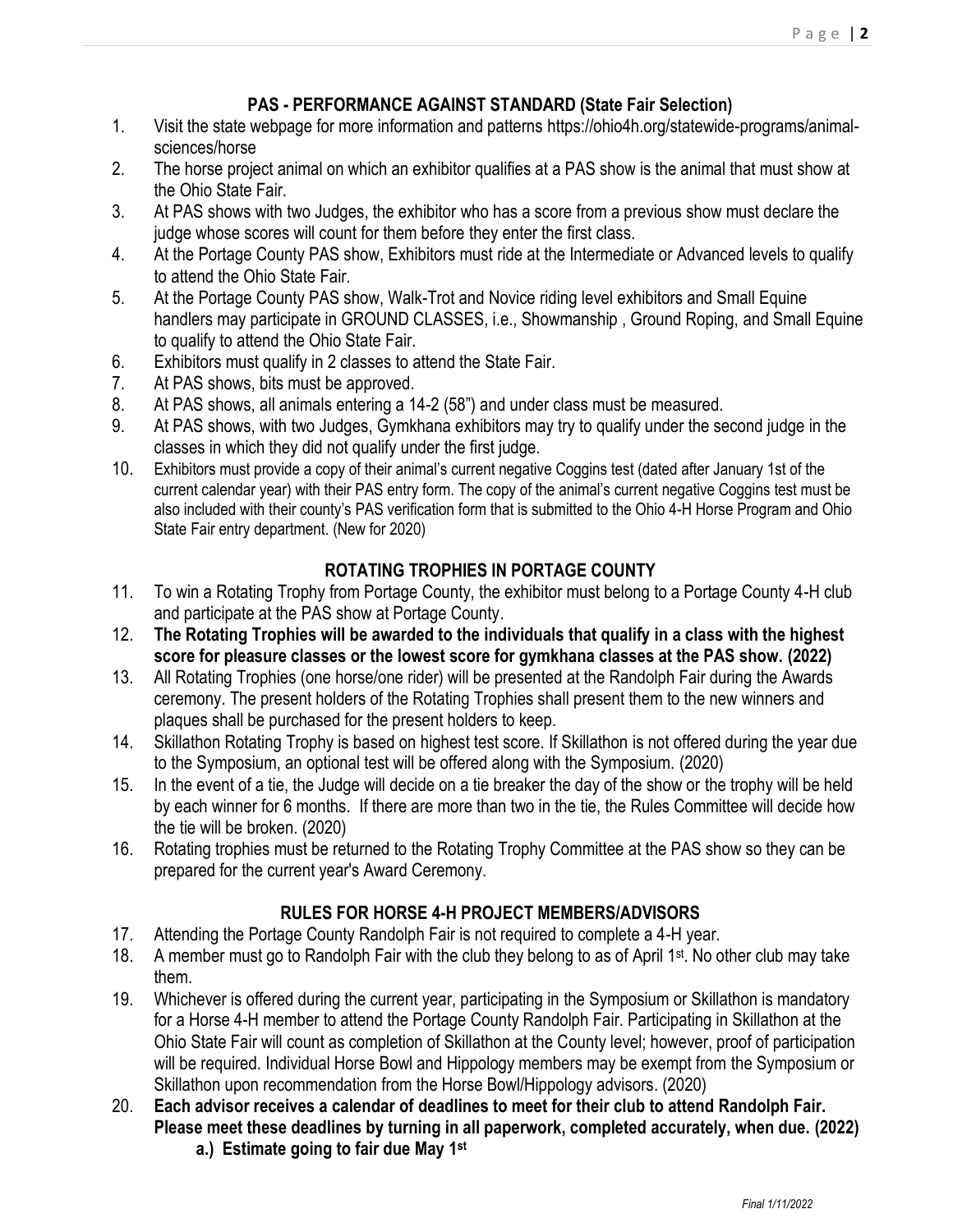- **b.) Horse registrations June 1st**
- **c.) Shot records due at July all advisor meeting** *(see current year calendar)*
- **d.) Class sheets and payment due at July all advisor meeting** *(see current year calendar)*
- **e.) Trailer parking due at July all advisor meeting** *(see current year calendar)*
- 21. Each club is required to purchase from the Extension Office one Uniform Rules for 4-H Horse Shows (#179) book each time it is updated (usually every two or three years) and one set of Portage County Horse 4-H Rules, each time it is updated (usually annually).
- 22. Each advisor, member and parent is responsible for reading, knowing, and following all current rules (State, County, and special divisions).
- 23. Special needs exhibitors at the Portage County Randolph Fair must choose whether they wish to show in the Special Needs Class or in regular classes. Switching back and forth is not permitted.
- 24. Suggestions for additions and/or amendments to Portage County 4-H Horse Show rules may be presented to a member of the Portage County 4-H Horse Rules Committee, in writing. The Rules Committee will discuss the request and present a decision to the Portage County 4-H Horse Committee.

# **PORTAGE COUNTY FAIR RULES FOR HORSES**

- 25. Persons who are not affiliated with 4-H are not permitted to ride horses before, during, or after club riding meetings at the Randolph Fairgrounds.
- 26. No outside or individual trainers are permitted at riding meetings unless it is for the entire group and approved by all clubs using the fairgrounds that evening. (2021)
- 27. Any accident or incident that occurs on the Randolph Fair Grounds at any time or during any event must be reported to the Randolph Fair Board on the "Incident Report" form available in the Entry Booth or from the Randolph Fair Board office.
- 28. Stalls are property of Randolph Fair Board. Stalls assignments are made by the Horse Fair Committee, based on required paperwork that is submitted by Club Advisors by the announced deadline. One tack stall will be assigned per club. Aisles between barns and driveway areas at both ends of barns are to be kept clean and clear of tools, manure, hay, etc.
- 29. If your club brings an equine to Randolph Fair that is not shown in a class, the advisor, the member, and the parents will be required to appear before the Rules Committee and the Randolph Fair Board Representative to explain the reasons.
- 30. An equine must score at least a 4 on the Body Condition Chart and not have more than a Grade 3 lameness level to attend the fair... (see Uniform Rules)
- 31. A horse needing to leave the Randolph Fairgrounds prematurely must have a veterinarian's release and permission from the Randolph Fair Board. If an animal leaves the Randolph Fairgrounds during Randolph Fair it may not return to the Randolph Fairgrounds during the current Randolph Fair.
- 32. All animals must be thoroughly bathed before coming to the Randolph Fair.
- 33. Exhibitors who use the wash rack must provide their own hose with a shut-off handle and clean it of manure afterward. Place all manure in specified places for pickup – do not wash it down the drain.
- 34. If you must bathe your horse on Sunday, you must finish by 5:00 pm.
- 35. No use of cell phones, ipods, ear-buds or other attention-distracting equipment while handling, walking, or riding a horse.
- 36. 4-H equine projects are permitted in the rings, the paddock, and the Saddle Horse barn areas only; not the campgrounds, parking areas, Draft Horse area or ring**,** or on the Midway. Animals are not permitted to mingle with the public.
- 37. No one may be on horseback anywhere except in a ring or in the paddock. All horses/ponies must be led at a walk, unmounted, between barns and rings.
- 38. Horses/ponies may be ridden in the rings only. If you are mounted in the paddock, you may walk only.
- 39. Moving out of Randolph Fair: Things that may be removed from the horse area on Sunday are: extra equipment such as saddles, bridles, extra feed pans, carts, extra hay or feed: Only items that do not have to do with the overall look of the display. This activity should be spread throughout the day, not begun at 7:30 PM. Please respect this opportunity to remove some items before 8:00 pm.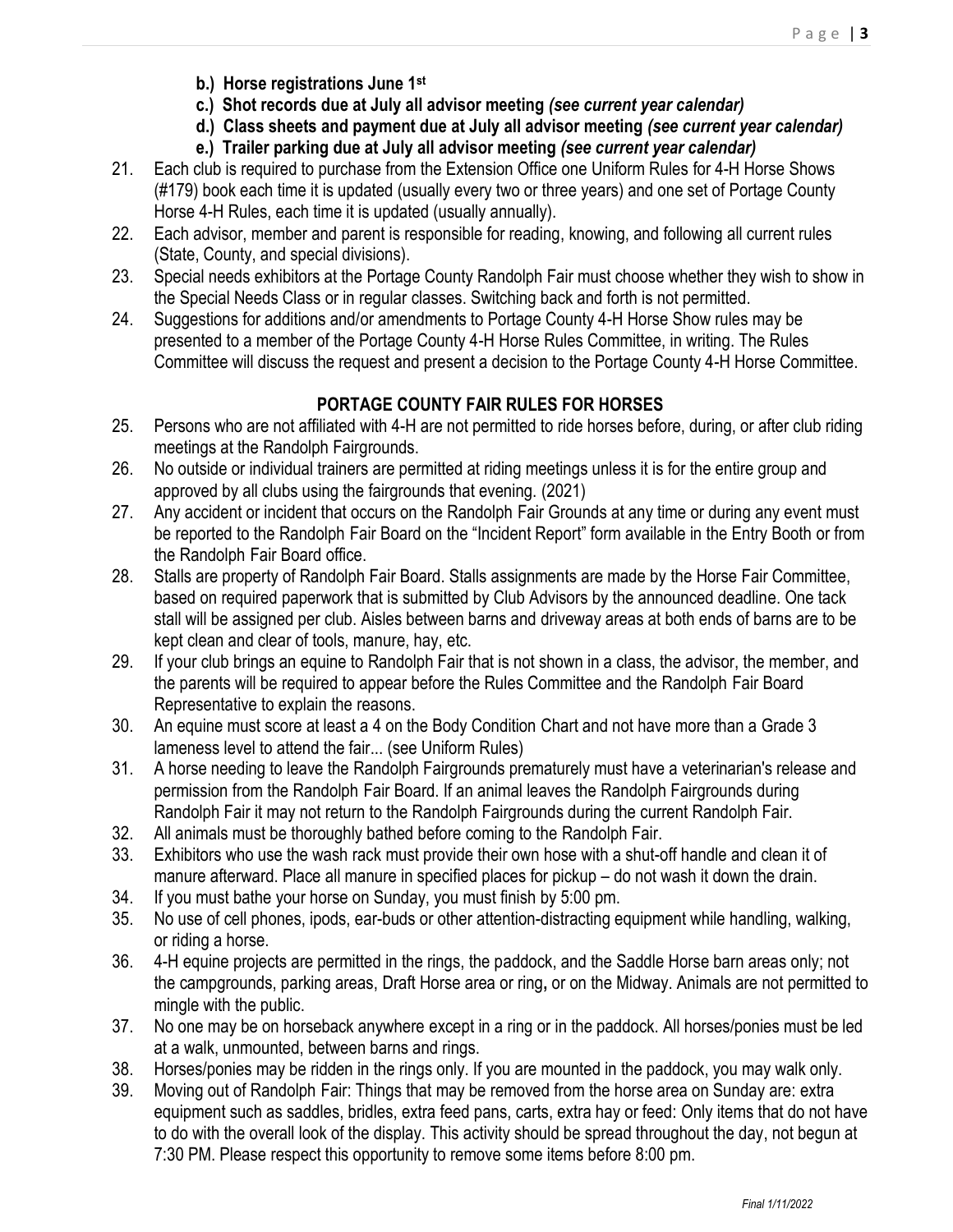- 40. No tack boxes, decorations, or exhibit items may be removed before 8:00 pm. Do not remove your horse's water bucket or hay.
- 41. Any individual who removes an exhibit animal from the grounds before 8:00 PM Sunday night (under other than approved procedures) may be banned from Randolph Fair the following year.
- 42. All stalls must be stripped to the dirt after fair, all bedding and manure removed.
- 43. No staples or nails may be placed in the aluminum siding on the barns.
- 44. Ropes between barns are permitted by the Randolph Fair Board. Eye bolts to be placed only in the wood.
- 45. Club decorations may not obscure the "No Smoking" signs or the "Emergency Contact" signs during Randolph Fair.
- 46. Rowdiness, use of alcoholic beverages, and rudeness to show officials, spectators or exhibitors will not be tolerated. In a case of misconduct on the part of any exhibitor, whether the offense occurs on the grounds or in the show ring, whether before, during, or after the show, it is within the jurisdiction of a recognized show to disqualify, for cause, an exhibitor and/or his/her entries, to require him/her to forfeit his/her winnings and ribbons at the show, and to have the horse removed from the grounds with no liability for damages.

# **SADDLE HORSE COMMITTEE RULES FOR AND DURING FAIR**

- 47. **Influenza shots must be given between March 1 and July 15 of the current year. Horse owners giving their own shots must provide a purchase receipt as well as a signature from the club advisor confirming that the horse received the shot in order for stalls to be assigned. (2022)**
- 48. A maximum of two equine may be registered per member, per project (example riding, driving and small equine) member must specify which is primary and secondary. Secondary equine must be approved by the rules committee before it can be taken to fair.
- 49. Advisors are responsible for knowing the body condition and lameness scores of their members projects before they arrive on the fairgrounds. (2020)
- 50. The Executive Board of the Saddlehorse Committee (President, Vice-President, Treasurer, and Secretary), and the Chair of the Rules Committee ("the group"), have full and final say regarding horses coming to fair. If any individual in the group receives three complaints of unruly behavior of a 4-H horse, observed at a riding meeting or a horse show, the advisor(s) will be notified. Then one or more of the group will attend a riding meeting and/or horse show to observe said animal. The group will make a decision regarding the horse attending the Portage County Randolph Fair.
- 51. The Action Committee members with the majority of 5 or more and the Fair Board Species Rep can send a horse home during check-in without waiting for the vet. (2020)
- 52. All 4-H equine projects are to be stalled in the horse 4-H barns with their club.
- 53. After the Horse Fair Committee has assigned one stall per member, if enough stalls remain for all drivingonly or small equine animals to be assigned stalls, those second animals may come to the Randolph Fair for the week also.
- 54. If you are an acting club with acting advisors and receive a pass to go to fair you must; participate in concession stand duty, work a show at fair and complete a night watch.
- 55. A Horse 4-H club that also includes other species projects must have a knowledgeable adult or advisor in the horse area at all times.
- 56. Only adults (not 4-H members) may operate the PA equipment and the timer equipment.
- 57. Before Randolph Fair (Sunday and Monday), horses are to be ridden in Ring B only and walked in Ring A only - you may not take an animal out of the ring/barn area.
- 58. 4-H horse members are the only people allowed to sit on or ride a 4-H project animal at any time during Randolph Fair. No visitors, children, friends, or family members may sit on or ride at Randolph Fair. Exception: Advisor & Alumni may ride in the Advisor/Alumni classes but may "warm up" no more than one hour prior to the first class. Advisors and Alumni must sign Waiver of Liability forms.
- 59. In case of an unsafe situation, a person designated by the Club's advisor may handle or ride an unruly animal under the supervision of the advisor.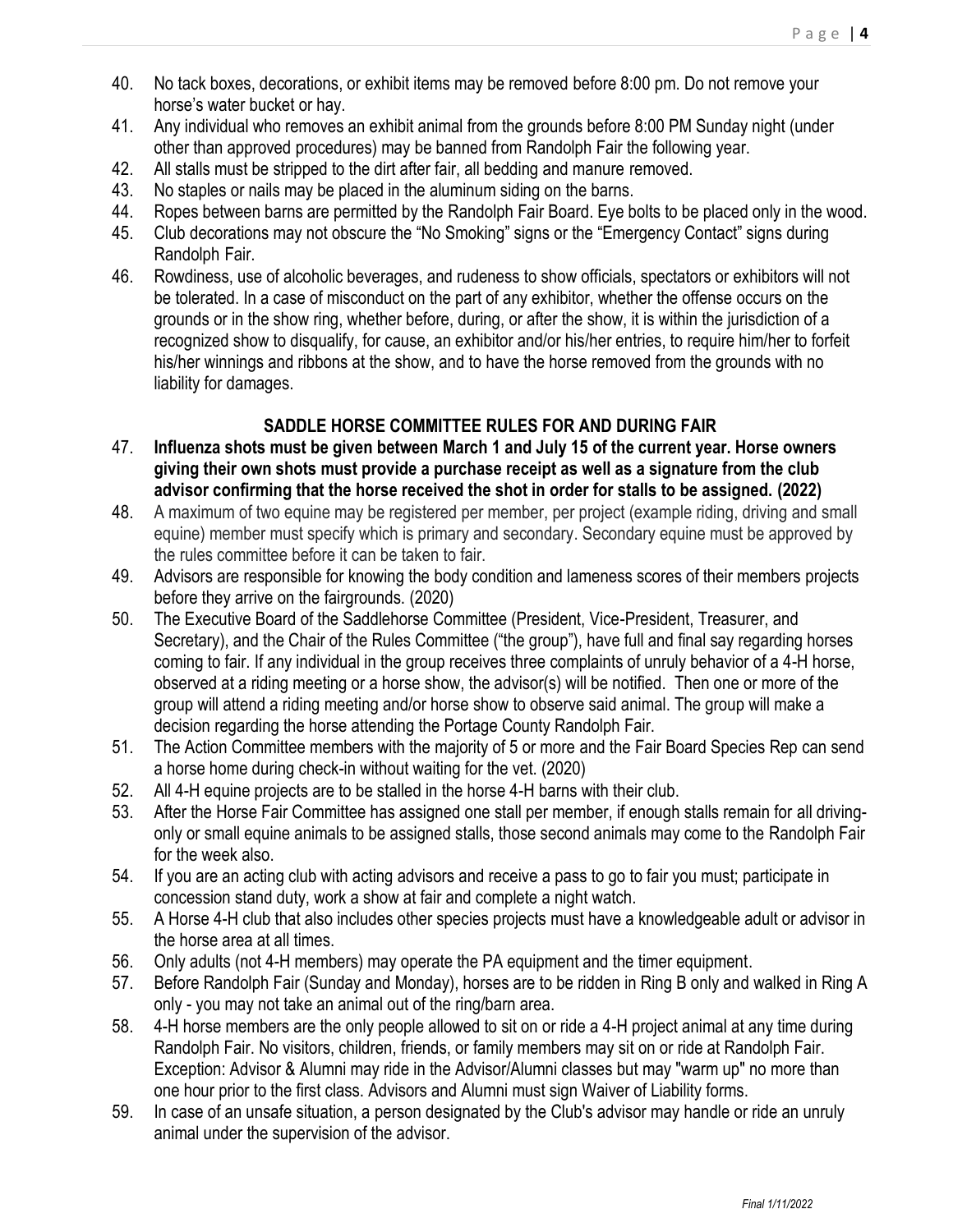- 60. An advisor or adult must be present when either ring is in use. Activities in the main ring after 10:00 pm must have adult supervision.
- 61. The only person(s) permitted to be in the show rings at any time during the Portage County Randolph Fair are 4-H members who may be accompanied by only their club advisor(s) or own parent(s).
- 62. If an animal is sick and must be walked, an advisor or parent must be present AFTER 11:00pm.
- 63. A 4-H'er may ride only his or her own project animal at Randolph Fair. No one may ride another's equine. If an emergency arises, the advisors, members, and parents involved must apply to the Rules Committee for an exception to this rule and complete all required paperwork before using the other animal.
- 64. If an emergency arises with a member's project animal, with prior permission from the Horse Fair Committee, a Vet's certificate, and a signed Waiver of Liability form, a driving project, already on the grounds, may be used as a substitute riding animal by the 4-H member whose project animal is not able to be ridden.
- 65. Headgear (see Uniform Rules): per the State of Ohio, currently-approved, properly-fitted ASTM/SEI safety headgear, with the chin harness securely fastened at all times, is mandatory for 4-H members riding or driving an equine.
- 66. Footwear for Randolph Fair: when riding (but not in a class), boots, muckers with a heel, or other adequate (adequate means they must have heels) riding shoes will be worn. At the barns, no open toe footwear, sandals, or flip-flops at any time. Tennis shoes are at the discretion of the club's advisor. No bare feet at anytime, anywhere on the Randolph fair grounds.
- 67. Tack for riding to exercise your horse is a bridle with a bit or a hackamore (no halters and leads) and a saddle.
- 68. No riding double.
- 69. No riding bareback.
- 70. Occasionally specific times and rings may be designated and posted for walk-trot or contest or driving. During these times or in a ring designated as walk-trot, contest, or driving, all users of that ring or time must conform to the designated use.
- 71. Lunging is permitted in the rings when other activities are not taking place. Please be careful and considerate of others in the ring.
- 72. Round pen at the end of the Open Rabbit barn is for lunging only. One horse at a time. No riding, grazing, free lunging (must be on lunge line) or leaving unattended. 15 minutes per session.
- 73. No riding is permitted in the rings between the hours of 11:00pm 6:00am.

### **RIDING LEVELS**

- 74. Driving and Small Equine handling does not consider an Exhibitor's riding level.
- 75. Riding levels for mounted exhibitors, in Portage County are: Walk-Trot, Novice, Intermediate, Advanced.
- 76. Riding level depends on the riding ability of the rider as determined by the ribbons earned not on the animal. Even if the rider changes seats or mounts, his/her status must either stay the same or move "upward".
- 77. A rider may not drop back to Walk-Trot at any time, for any reason. A rider may never show at a lower level.
- 78. A class must contain 5 or more entries and must call for a canter in order for placing in it to affect a rider's level.
- 79. Placing in classes which do not call for a canter, (such as showmanship, halter, costume) or being the assistant in a class (such as sack race) do not affect a rider's level.
- 80. Regardless of placings during Randolph Fair, participants' levels do not change during the week.
- 81. Placing in a Fun Day class at Randolph Fair will not advance a rider from his/her present level.
- 82. Riders who choose to ride at a higher level, win or lose, must remain at the higher level; they may not revert to the lower level.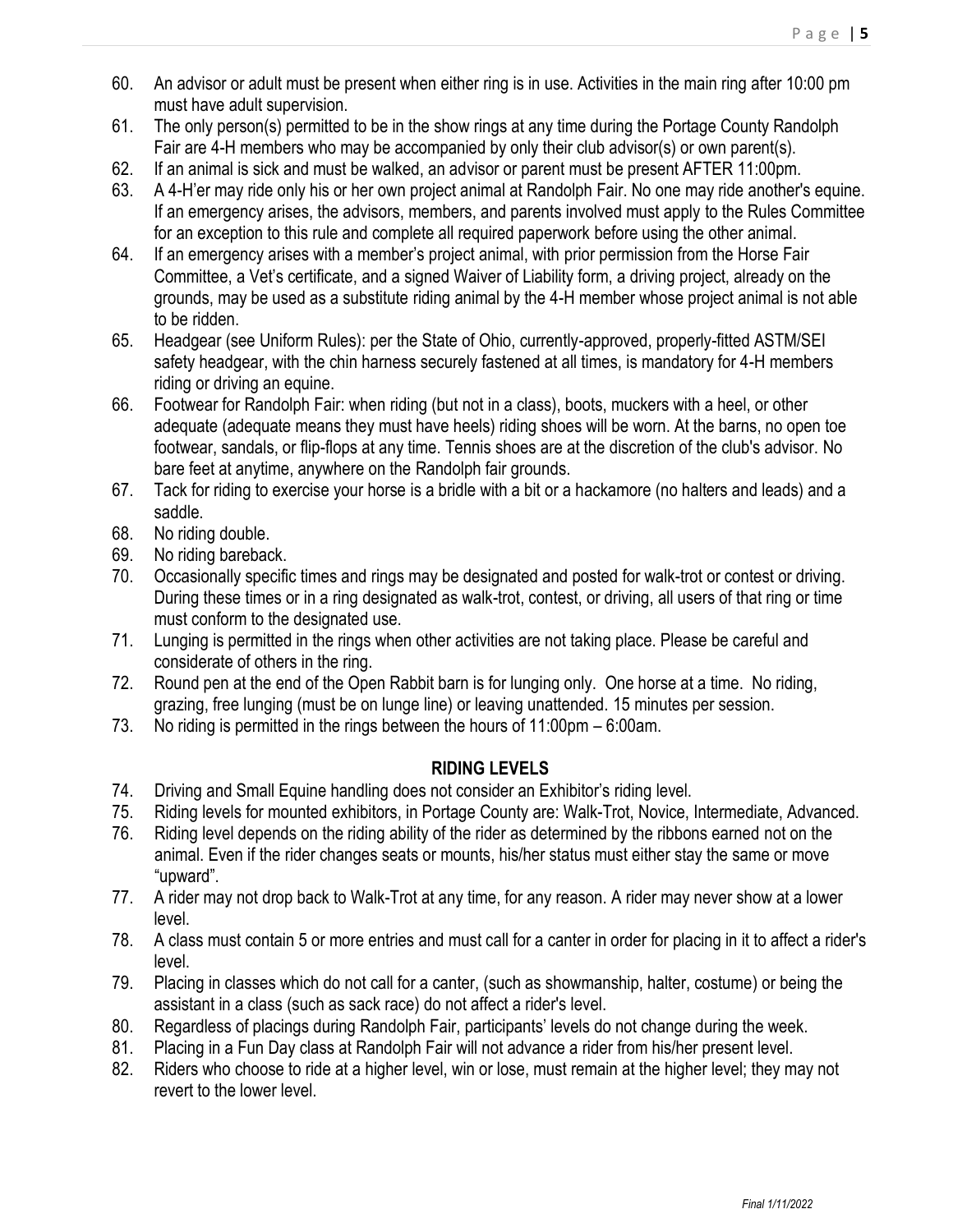# **WALK-TROT** *(RIDING LEVELS)*

- 83. Walk-Trot status includes participants of all ages.
- 84. Walk-trot classes will follow regular state rules except for eliminating the canter.
- 85. In walk-trot classes, whips or crops are permitted to saddle seat and hunt seat riders but the length shall be appropriate to the size of horse and rider. See Uniform Rule book for details.
- 86. A 4-H member may enter walk-trot classes for no more than two (2) years unless (a) a Walk-Trot Exception Request form is approved by the Horse Rules Committee or (b) until he wins one (1) first (1st) place in a class of five (5) or more that calls for a canter.
- 87. The number of first  $(1^{st})$  places won during these two years does not change your status as long as they are walk-trot classes.
- 88. Walk-trot exhibitors may, if they choose, enter classes at open shows which call for a canter, but when a Walk-trot exhibitor wins one (1) first (1<sup>st</sup>) place at any show (see exceptions above), in any performance class that calls for a canter and consists of five (5) or more entries, that exhibitor moves to novice standing, or if an exhibitor wins High Point at Fair, their advisor(s) and Rules Committee will discuss the exhibitor's ability to move up.
- 89. At Randolph Fair, Walk-Trot riders may not choose to show "up" at a higher level. On Fun Day riders who are in their last year of Walk-Trot may choose to ride in Novice classes.

# **NOVICE** *(RIDING LEVELS)*

90. A cantering exhibitor becomes a novice after 2 years as a Walk-Trot rider and remains a Novice until he/she wins a total of five (5) first (1<sup>st</sup>) places in performance classes, at any place, at any time, that call for a canter and consist of five (5) or more entries, or if an exhibitor wins High Point at Fair, their advisor(s) and Rules Committee will discuss the exhibitor's ability to move up.

# **INTERMEDIATE** *(RIDING LEVELS)*

- 91. An exhibitor becomes an Intermediate when he/she wins a total of five (5) first (1<sup>st</sup>) places and remains an Intermediate until he/she wins an additional five (5) first (1st) places for a lifetime total of ten (10) first (1st) places in performance classes, at any place, at any time, that consist of 5 or more entries and call for a canter, or if an exhibitor wins High Point at Fair, their advisor(s) and Rules Committee will discuss the exhibitor's ability to move up.
- 92. At Randolph Fair, Intermediate riders, in their last year in 4-H, may choose to show on either Intermediate Day or "up" on Advanced Day.

# **ADVANCED** *(RIDING LEVELS)*

93. An exhibitor becomes Advanced when he wins a lifetime total of ten  $(10)$  first  $(1^{st})$  places in performance classes, at any place, at any time, that consist of five (5) or more entries and call for a canter.

# **SHOWING AT THE FAIR**

- 94. "OPEN" classes (at the Portage County Randolph Fair) means any age horse and any 4-H member, regardless of riding level, may participate in these classes in addition to the classes in their division.
- 95. Refunding class entry fees for horse members. Money will not be refunded if member and/or horse comes to Randolph Fair at all or if family is camping for another member in another specie. Money may be refunded after Randolph Fair if: The Horse Fair Committee receives a completed Request For Class Fees Refund form before Randolph Fair starts and one of the following fits the situation: 1) parent loses job and family is not coming to fair at all**;** 2) the horse dies or goes lame and stays home, and the member brings no other horse; 3) the member can't come to Randolph Fair at all (sick, injured, away).
- 96. Spotters are permitted in the ring at any time.
- 97. If the second animal is stalled for the week as a driving Project only, it may not be ridden by the member in any classes during Randolph Fair.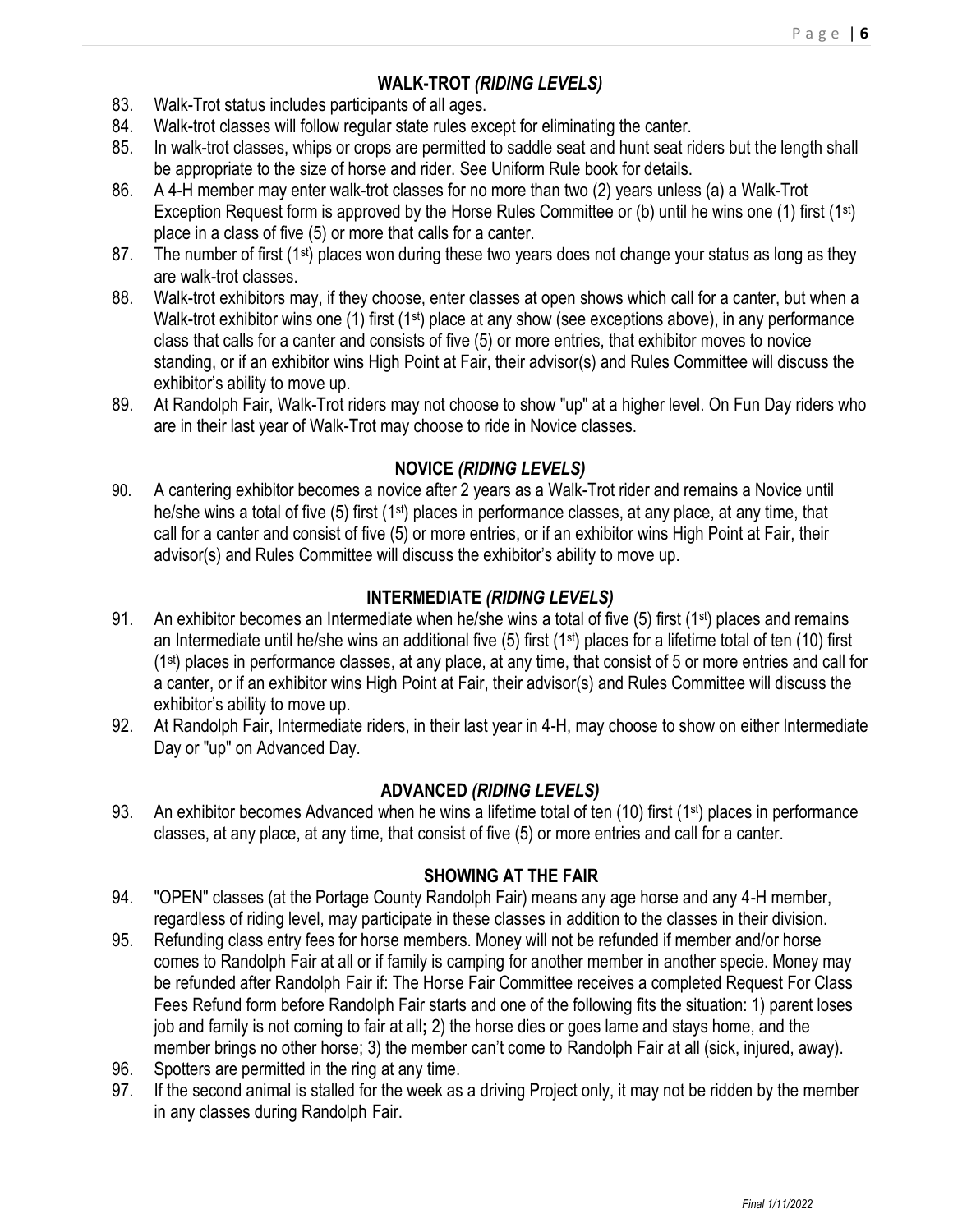- 98. A member who has both a riding project animal and a driving project animal at Randolph Fair may use the driving project animal in Open Ground classes as long as he does not take the riding project animal in the same class. A 4-H member may enter any class only one time.
- 99. An exhibitor who shows Hunt Seat may choose to show Showmanship using a leather halter and lead in place of a bridle.
- 100. At the closing of the gate if either the horse's shoulder touches the ground or the rider accidentally touches the ground it will result in a disqualification.
- 101. No one shall approach the judge for any reason without first obtaining permission from the Steward and without his presence.

# **WALK-TROT** *(SHOWING AT THE FAIR)*

- 102. Walk-trot riders will not be asked to drop stirrups in any class.
- 103. Walk-Trot does not do riding patterns.
- 104. Use half the ring when appropriate; that is, put the barrel or pail in the middle of the ring. For Ball in the Barrel, Grocery Race, Dash for Cash, Treat on a Pail, etc. so the show moves more quickly.
- 105. While showing in a gymkhana walk-trot class the exhibitor will receive a 5 second penalty for cantering up to five strides, disqualified after five strides and disqualified for cantering more than once for any number of strides. (2021)

# **NOVICE** *(SHOWING AT THE FAIR)*

- 106. Novice riders will not be asked to drop stirrups in any class.
- 107. Novice does not do riding patterns.

# **DRIVING SHOW** *(SHOWING AT THE FAIR)*

- 108. Adult headers are recommended
- 109. Each exhibiter will be permitted to have one other 4-H member or an adult as groom and the groom will be permitted in all driving classes.
- 110. The Show Committee must have entries perform class routine according to size draft, light horse, small equine but judged as one class.
- 111. The Show Committee must divide the entries into "narrow" "medium" and "wide" wheelbase divisions and adjust the spacing within the obstacles to accommodate these divisions. Widths for obstacles are to be at least 20" wider than the widest wheelbase per division.
- 112. A course diagram and applicable time allowed must meet the judge's approval and be posted at least one hour before the start of the class.
- 113. A practice obstacle must be provided for use in a specified area. Times for the use of this area may be controlled by the show committee.
- 114. Light driving classes call for changes of gait as "walk," "park gait," and "road gait."
- 115. Draft classes call changes of gait as "walk" and "trot."
- 116. Reinsmanship classes are called as "walk" and "trot."
- 117. Lineup must be side to side, not head to tail.
- 118. Obstacle classes are driven at the trot but there will be no penalty for walking.
- 119. A 20 second penalty per obstacle will result from:

dismounting of either driver or groom;

taking of reins by groom;

knocking down, dislodging, running over, or refusal at any obstacle, including start and finish markers.

- 120. Elimination from an obstacle class will result for: cantering 3 steps or more; breaking of harness or vehicle; failure to cross the starting line within one minute after the signal to proceed is given; refusal of three (3) obstacles.
- 121. Ties for first place must be broken by a drive-off. Ties for lower placings may be broken by coin-flip upon agreement of the tied parties.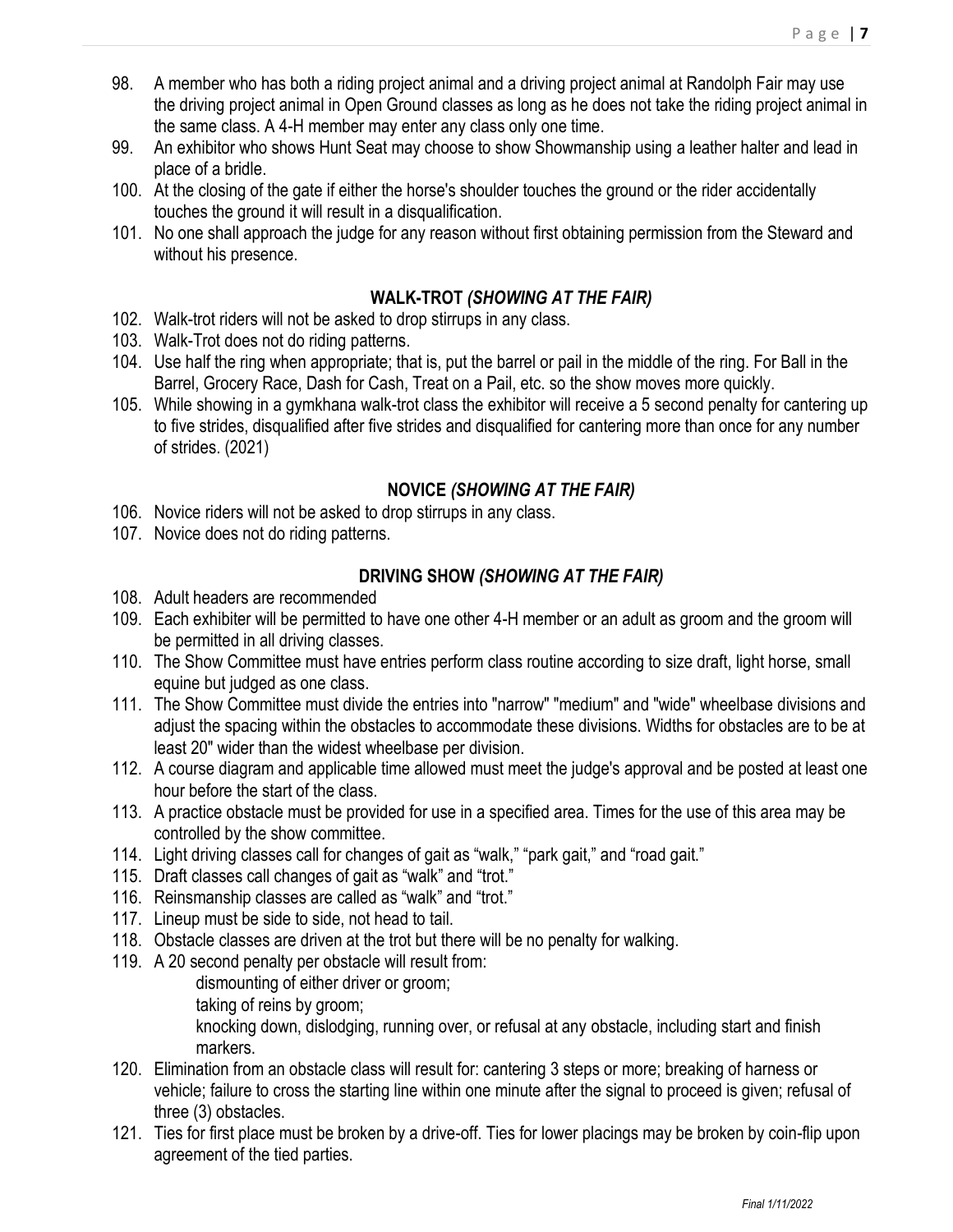# **EASY GAITED** *(SHOWING AT THE FAIR)*

- 122. At the Randolph Fair, Easy Gaited horses can show on Tuesday in the open ground classes, or driving classes, on Wednesday evening during the Easy Gaited Show, and Sunday, Fun Day.
- 123. If the rider of an Easy Gaited horse chooses he may show in gymkhana classes on his appropriate show day and also show in the Easy Gaited show as long as the total number of classes does not exceed 5.
- 124. Easy Gaited horses cannot show in pleasure classes on any other day.
- 125. Gaits are Show Walk and Show Gait. No canter.
- 126. If an Easy Gaited exhibitor breaks into a canter more than one time or for more than three strides while showing in a gymkhana Easy Gaited class, the exhibitor will be disqualified.

# **SUNDAY FUN DAY SHOW** *(SHOWING AT THE FAIR)*

- 127. 4-H rules discourage Sunday morning shows unless a meaningful service is held first. Our Matin "singalong" honors this requirement; please participate in this activity. Horses may not venture beyond the end of the barns into the ring area during this time.
- 128. On Fun Day (Sunday), exhibitor clothing requirements will be proper attire for your seat or boots, long pants, riding shirt or club t-shirt, number, and currently-approved, properly-fitted ASTM/SEI safety headgear with the chin harness securely fastened at all times.
- 129. On Fun Day (Sunday), exhibitors may ride in English, Western, or Australian tack.
- 130. On Fun Day (Sunday), paddock space is limited. For safety, exhibitors may not report to the paddock area until their class has been called. You may not wait in the paddock for your next class; wait in your barn.
- 131. All participants must sign up for their classes between 8am 9:30am. There will be no changes after 9:30am.
- 132. Intermediate and Advanced will be split by contest vs pleasure.
- 133. Fair number has to be on member or tack (for example pinned to the saddle pad).
- 134. Expectation is all advisors need to plan to help out
- 135. All teams must have 1 person W/T encouraged to have an actual Walk-Trotter but in the event one is not willing to participate the team may designate one rider to W/T.

# **ALUMNI-ADVISOR SHOW** *(SHOWING AT THE FAIR)*

- 136. This show is open to any current or past Portage County 4-H horse advisor, past Portage County 4-H horse members (including those 4-H members attending college and unable to attend the fair week), and parents, and grandparents of current Portage County 4-H horse members.
- 137. All proceeds from the Alumni-Advisor classes go into the Horse Alumni Scholarship fund.
- 138. On Advisor & Alumni day, the exhibitor may "warm up" no more than one hour prior to the first class.
- 139. Any animal already on exhibit at Randolph Fair may be shown.
- 140. **GENERATION GAP PLEASURE – The exhibitor partners with a 4-Her who is at least 10 years younger. Back number of 4-Her will be used for both. Each team member rides (works) one way of the ring at a walk and trot only. The 4-H member will ride first. Team must use the same horse. (2022)**
- 141. **GENERATION GAP SHOWMANSHIP - The exhibitor partners with a 4-Her who is at least 10 years younger. Back number of 4-Her will be used for both. Each team member does half the pattern which will be posted. The 4-H member will show first. Team must use the same horse. (2022)**
- 142. **GENERATION GAP DOWN AND BACK - The exhibitor partners with a 4-Her who is at least 10 years younger. Back number of 4-Her will be used for both. The 4-H member will ride first. Team must use the same horse. The two times will be added together for the final time. (2022)**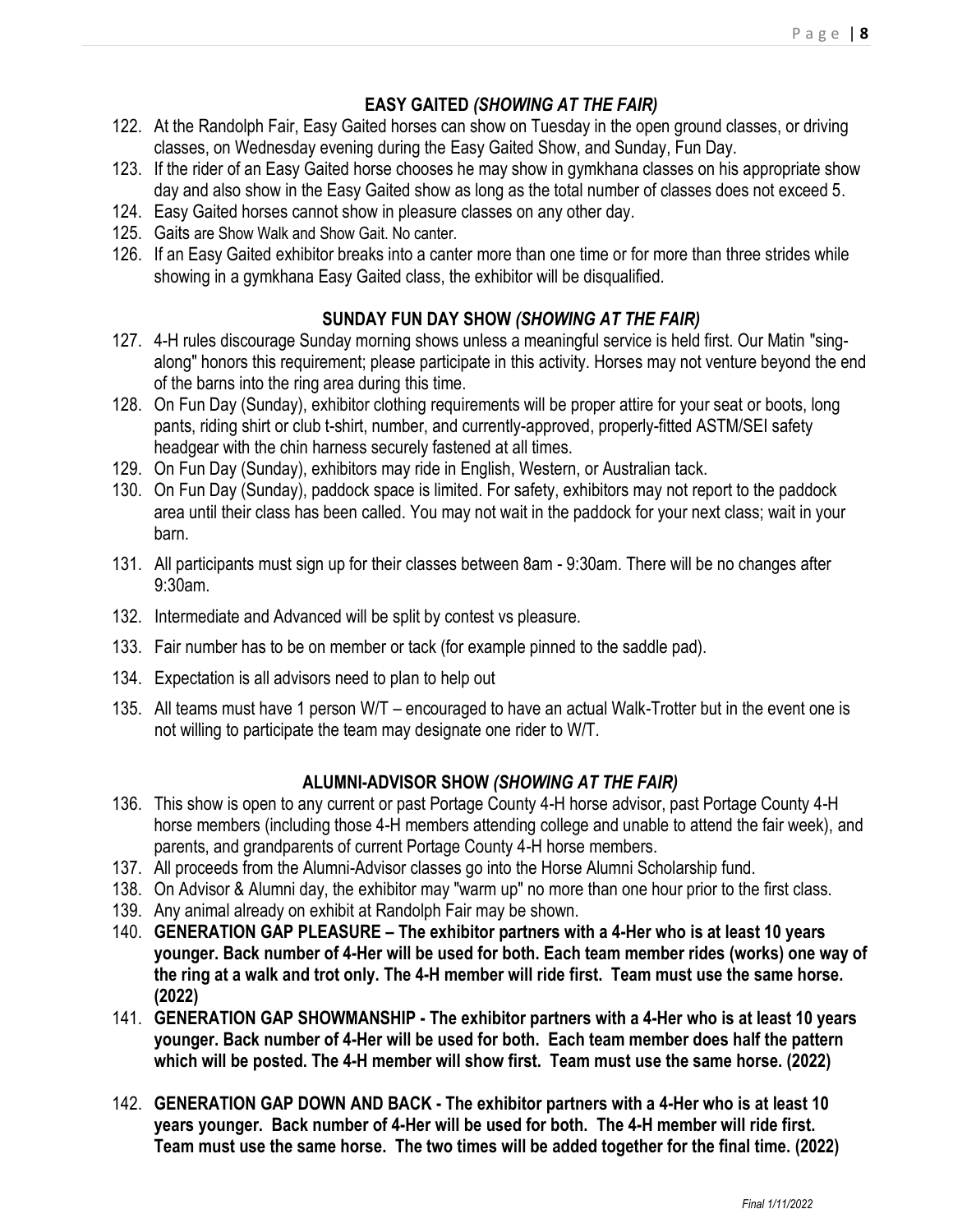## **CONTEST CLASSIC** *(SHOWING AT THE FAIR)*

### **Cloverleaf Barrels Cloverleaf Barrels Pole Bending Qualifying Classes Pole Bending**

### **Stakes Race Keyhole Race Race Research According to the Control of the Control of the Control of the Control of the Control of the Control of the Control of the Control of the Control of the Control of the Control of the**

The Contest Classic Show Committee will announce the participants based on:

- 1. The top 4 places from each qualifying class; the qualifying classes that have been split for the Advanced day show, will be combined and sorted by the top four run times per qualifying class (not split) to determine who does or does not qualify for Contest Classic.
- 2. Last-year-in-4-H status of members who wish to participate but have not qualified by placing; and
- 3. When a rider double qualifies, the committee may bump down to 6th place in that class to promote equal representation from each class.

On Thursday before representation is determined, last-year junior fair horse advanced members may preregister to fill possible openings on a first-come, first-serve basis.

A list of those who qualified will be posted at the entry booth.

A designated holding area will be set aside during the competition for grooms and Exhibitors.

Exhibitors will have a minimum of 1 hour after the daily show ends to prepare for Contest Classic.

**The rings and paddock area will be shut down 30 minutes prior to the start of the show. (2022)** Judges will place each class one through ten. Ten place ribbons will be awarded.

Places will count as follows:  $1st = 10$  pts;  $2nd = 9$  pts;  $3rd = 8$  pts, etc.

The order of go will be determined by drawing numbers for each class.

There will be 10 minutes between each event for tack changes.

The 10 minutes time will be counted down by the Announcer.

### Participant Responsibilities

Safety is of the utmost importance and Exhibitors need not be afraid to address safety issues!

All tack must be checked by the judge for each class before Exhibitors enter Ring A to warm up.

Only Advanced junior fair horse Exhibitors may enter.

If an Exhibitor qualifies for both Versatility and the Contest Classic, he/she must choose one; he/she may not compete in both.

The horse used in the Contest Classic must be the same horse on which you qualify. If that horse is sick or injured, the Rules Committee will determine if another horse may be substituted.

Proper attire is required for each of the classes.

Exhibitors will have a minimum of 1 hour after the daily show ends to prepare for Contest Classic.

Each Exhibitor may have up to 2 grooms to assist him/her in the class, with 1 groom attending tack at all times. It is strongly suggested that only junior fair horse 4-H members assist in the Contest Classic.

Approach the Steward if you have any problem with lost, missing, damaged, or unsafe equipment or tack.

Exhibitors must be completely tacked up and in Ring A by the end of the 10 minutes.

Exhibitors who have no tack changes may enter and begin riding in Ring A at any time.

Once an Exhibitor enters Ring A, he/she may not exit until called to run.

Exhibitors may exit Ring A and go to Ring B when called "in the hole."

The Judge must check all tack in the paddock for EACH CLASS before you enter Ring A to warm up.

Any rider who doesn't meet these requirements will be disqualified as per 4-H rules.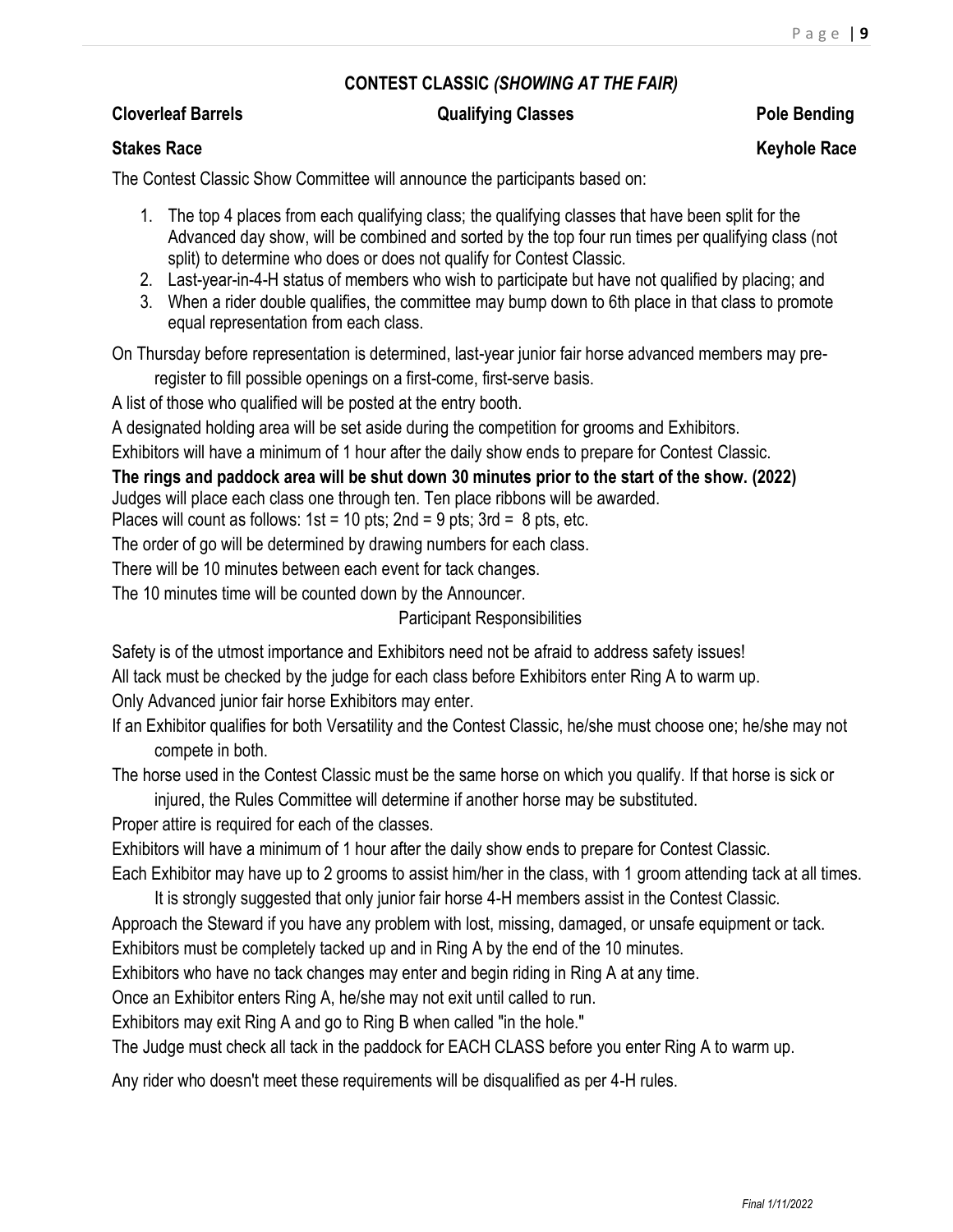### **VERSATILITY** *(SHOWING AT THE FAIR)*

# **Showmanship Qualifying Classes English Equitation**

## **Horsemanship Cloverleaf Barrels**

The Versatility Committee will announce the participants based on:

- 1. The top 3 places from each qualifying class;
- 2. Last-year-in-4-H status of members who wish to participate but have not qualified by placing; and
- 3. When a rider double qualifies, the committee may bump down to 6th place in that class to promote equal representation of each seat, up to 26 maximum class size.
- 4. If a non-riding project animal places in Showmanship, thereby qualifying for Versatility, the other qualifying Showmanship class entries move up.
- On Thursday and Friday, before representation is determined, 4-Hers who did not qualify but who are in their last eligible year of 4-H and who are advanced riders, may pre-register to fill possible openings, on a firstcome, first-served basis, up to 26 entries. To be considered for these spaces, the member must sign up at the Entry Booth during the day before Versatility begins. People from this list should be contacted in time for them to prepare for Versatility.

A list of those who qualified will be posted at the entry booth after the Advanced Show.

A holding area will be set aside during the competition for the entrants, their tack, and the grooms.

Entrants will have one hour prior to the start of the competition to prepare.

**The rings and paddock area will be shut down 15 minutes prior to the start of the show. (2022)** Judges will place each class one through ten.

Ten places are awarded. Places count as follows: 1st=10 pts; 2<sup>nd</sup>=9 pts; 3<sup>rd</sup>=8 pts, 4<sup>th</sup>=7 pts, 5<sup>th</sup>=6 pts, etc. Points for all four classes are totaled to determine the winner and subsequent placings.

In the event of a tie, the exhibitor with the highest horsemanship or equitation score will be the winner.

There will be a 10-minute break between each event for tack changes.

- During the 10 minute break, the Announcer will count down the time: 10 minutes, 5 minutes, 3 minutes, 2 minutes, 1 minute, Time, and may remind the participants of the appropriate appointments and equipment, using the State Rule Book.
- The Steward should be in the ring during the 10-minute break to answer participants' questions and excuse them to go to the restrooms.
- No extra items may be brought to the ring from a restroom break. Everything needed for the class must be brought at the beginning of the class.
- The Participant must complete all tack and appointment changes be mounted within the 10-minute break between events.
- Riders mounted before the end of the 10 minute break may walk their horses until the announcer dismisses the grooms from the ring and announces the beginning of the 2 minute warm-up period. Riders may only walk while grooms are in the ring.
- There will be a 2-minute riding warm-up provided for the entries, during which time entries should correct any further tack problems. Any safety issues should be directed to the Ring Steward.

Safety is of the utmost importance and entries need not be afraid to address any issue!

Questions from spectators must be addressed politely to the Paddock person who will contact the Steward for discussion and/or clarification.

Spectators speaking directly to a contestant will disqualify the contestant.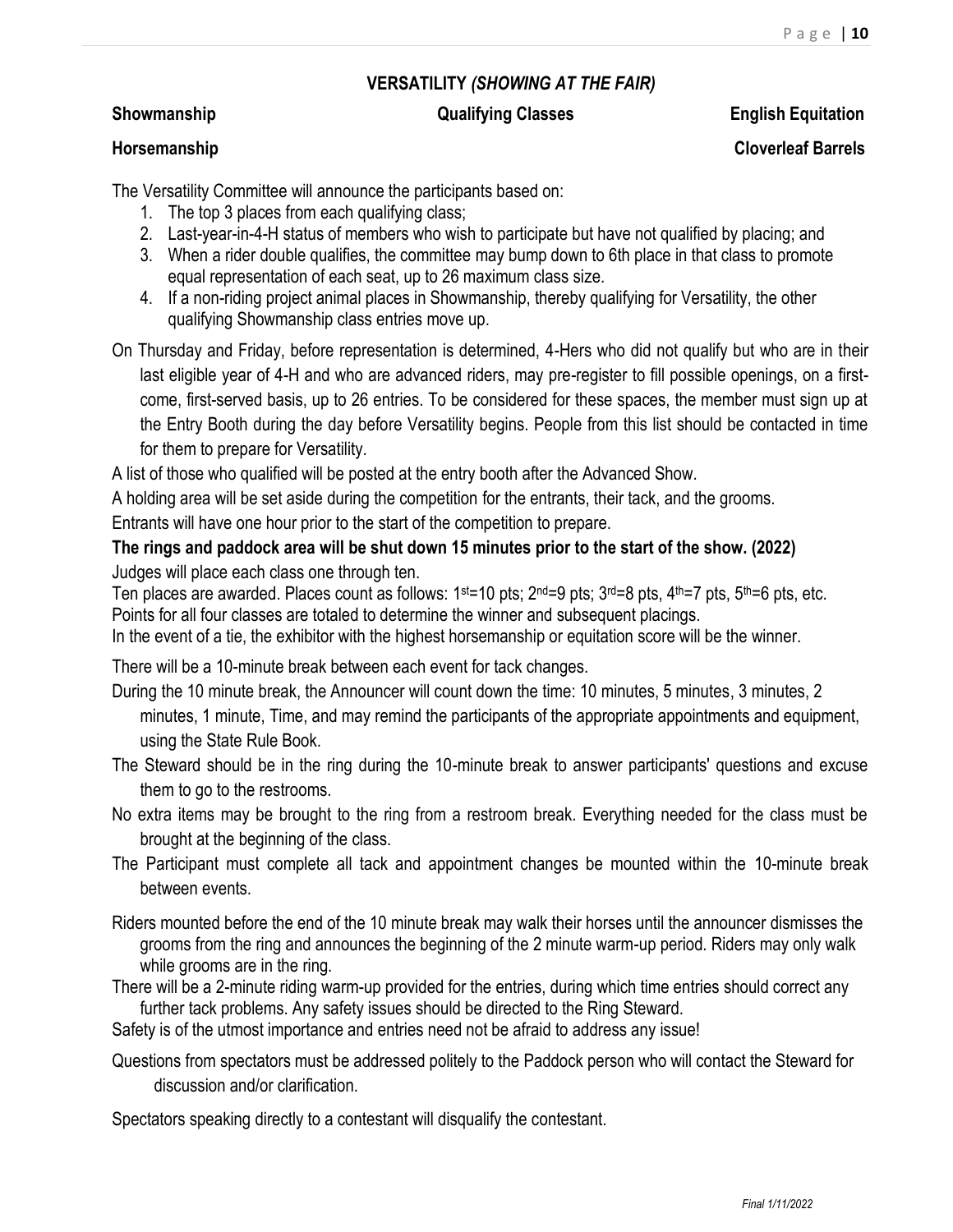### **Participant Requirements**

- If a 4-Her qualifies for, but chooses not to participate in Versatility he should inform the show committee immediately.
- This class is limited to Advanced Riders who qualify on their Randolph Fair show day with a 1st, 2nd, or 3rd place in one of the qualifying classes: Showmanship, English Equitation, Horsemanship, and Cloverleaf Barrels.
- Each rider must show in all four events and use the same horse during the versatility show.
- Proper attire is required for each of the classes.
- Tack for showmanship: An exhibitor who shows Hunt Seat may choose to show Showmanship using a leather halter and lead in place of a bridle.
- The horse used in Versatility class must be the same horse on which you qualify. If that horse is sick or injured, the Rules Committee will determine if you may substitute another horse.
- Each rider may have up to 2 grooms to assist him in the class. It is recommended that grooms be 4-Hers. One groom shall be in attendance of the tack at all times.
- Grooms may not converse with participants while class is in progress.
- A holding area will be set aside during the competition for the entrants, their tack, and the grooms.
- Entrants will have one hour prior to the start of the competition to prepare.
- There will be a 10 minute break between each event for tack changes.
- During the 10-minute break, the Announcer will count down the time: 10 minutes, 5 minutes, 3 minutes, 2 minutes, 1 minute, Time, and may remind the participants of the appropriate appointments and equipment, using the State Rule Book.
- The Participant must complete all tack and appointment changes be mounted within the 10-minute break between events.
- During this time, approach the Ring Steward if you have any problem with lost, missing, damaged, or unsafe equipment or tack.
- Riders mounted before the end of the 10 minute break may walk their horses until the announcer dismisses the grooms from the ring and announces the beginning of the 2 minute warm-up period. Riders may only walk while grooms are in the ring.
- There will be a 2-minute riding warm-up provided for the entries, during which time entries should correct any further tack problems.
- Safety is of the utmost importance and any safety issues should be directed to the Ring Steward.
- When you are tacked up for the Gymkhana classes, be sure the Judge checks your tack before you run.

### **General Rules for Gymkhana Classes**

### (Cloverleaf Barrels)

- Participants must use western-type equipment. See Ohio Uniform Rules for Horse Shows for legal bit and tack information.
- Clothing requirements are the same as for Western Horsemanship.
- All exhibitors must wear currently-approved, properly fitted ASTM/SEI safety headgear with the chin harness securely fastened at all times while riding. See Ohio Uniform Rules for Horse Shows for approved safety headgear guidelines.
- The Judge must check all contest tack before the Participant enters the ring.
- If the safety headgear falls to the arena floor while the rider is in the arena they will be disqualified.
- Each rider must work individually throughout the course.
- Once across the starting line, broken equipment is not a reason for a rerun.
- The judge may require alternation or removal of equipment the judge regards as too severe.
- Abuse as, determined by the judge, causes disqualification.
- Any rider who doesn't meet these requirements will be disqualified as per 4-H rules.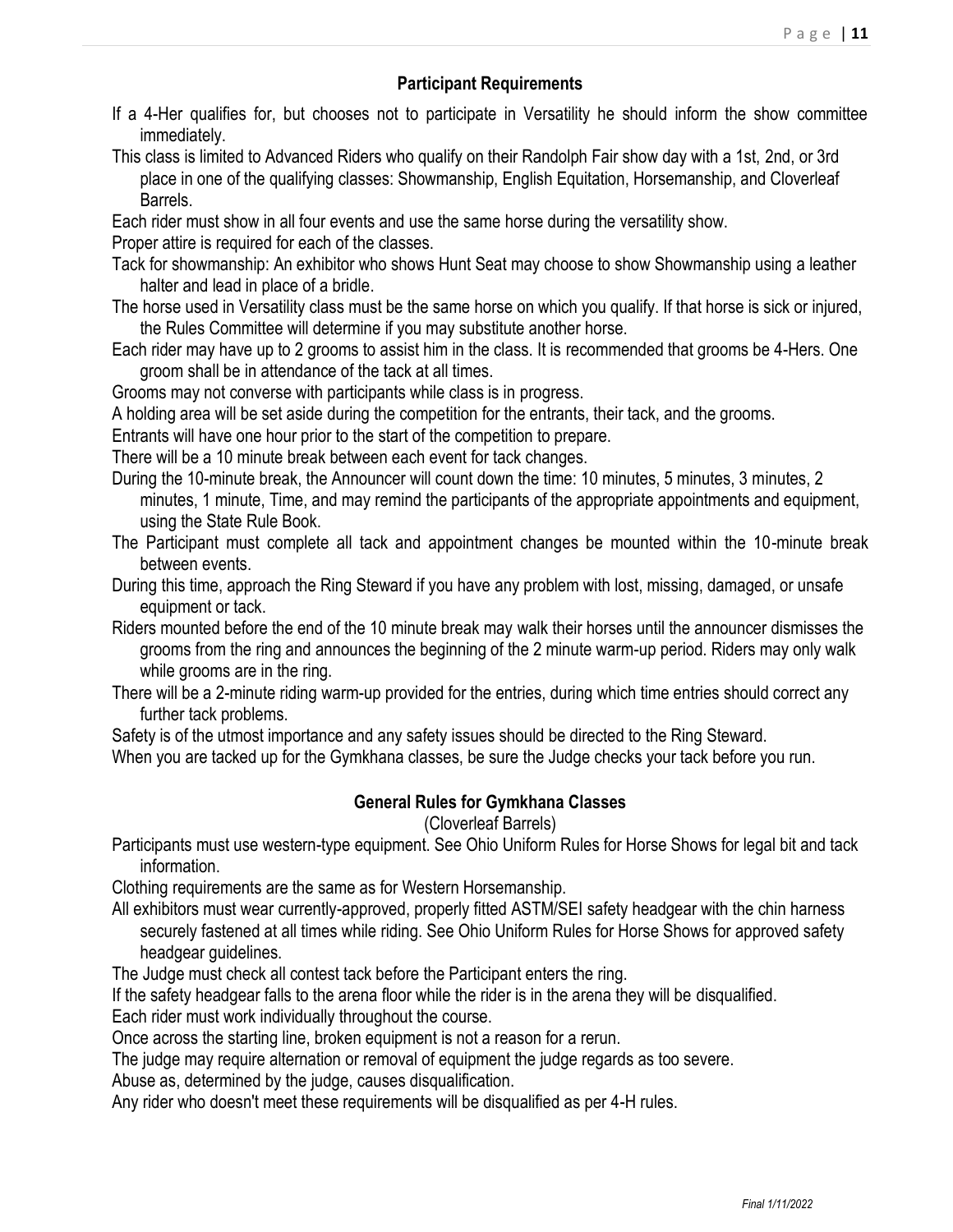### **CLASSES AT THE RANDOLPH FAIR DRIVING CLASSES**

- 143. See State Rule book for Driving Evaluation, Driving Reinsmanship, Harness Showmanship and Pleasure Driving.
- 144. RIDE AND DRIVE The exhibitor rides (mounted) for half the class and drives for half the class. The same horse must be shown by the same person in both sections. Up to 2 grooms or attendants may assist with un-saddling and harnessing. Additional attendants may help with vehicles. Removing the bridle while a horse is hitched to a vehicle calls for instant elimination. A single horse is to be shown (A) under saddle both ways of the arena at a walk and trot; to stand quietly, and to rein back; (B) in harness to a suitable pleasure vehicle, both ways of the arena at a walk, park gait, and road gait; to stand quietly, and to rein back. Judged 50% on performance, manners, way of going under saddle, and 50% on performance, manners, way of going, and suitability in harness.
- 145. **DOUBLE JEOPARDY (AND GENERATION GAP DOUBLE JEOPARDY) - Two drivers, one run per project animal. Two ribbons awarded; points awarded to project member. Driven over a prescribed course of 6 obstacles (number can be adjusted to accommodate, the driving area), at the trot with no penalty for walking. Faults are scored as penalty seconds added to the times. 20 second penalties apply for either driver or groom exiting the vehicle inappropriately, or for the groom taking the reins out of turn. The first driver proceeds through the course to the designated finish line. At the end of the first drive, the vehicle comes to a complete stop. The timer is paused. Switching drivers safely: The driver retains control of the reins. The groom exits the vehicle and heads the equine while the driver slides over on the seat into the groom position. The groom takes the driver seat position and the reins are passed to him/her. The new driver signals the timer when he/she is ready. As the equine moves forward, the timing resumes. Places are determined on a low total time basis. (2022)**
- 146. **GAMBLERS CHOICE - Driven over a course of six unnumbered obstacles, each carrying a specific point value at the trot with no penalty for walking. Each driver has the same amount of time (no more than 2 minutes), announced at the beginning of the class, to negotiate as many obstacles as possible. Each obstacle is assigned a point value according to its degree of difficulty and each driver tries to amass as high a score as possible within the time allowed. After crossing the starting line, the driver may drive through the obstacles, in any order, from any direction. Each obstacle may be driven twice but not in succession. If driven a third time, no further points will be awarded. No obstacle may be re-driven once it has been disturbed (exception: obstacles which are designed to be knocked down). A 20 second penalty applies per move, knock-down, or running over an obstacle. 20-second penalties apply for either driver or groom exiting the vehicle inappropriately, or for the groom taking the reins out of turn. No points will be awarded for an incorrectly completed obstacle. If the obstacle is incorrectly driven, but not disturbed, it may be attempted again. In this class the circling rule does not apply. If a horse should refuse or run out at an obstacle without disturbing it, the driver may elect not to attempt it and may drive to another obstacle without penalty. The refused obstacle may be attempted later and, if correctly driven, the appropriate points will be recorded. A signal will sound at the end of the allowed time and the driver must stop. If the signal sounds when the competitor is committed to an obstacle but it is not completed, no points will be awarded. If the obstacle is completed, the appropriate points are awarded. Placings are determined on a high score basis. If a tie occurs, the winner is determined by the number of higher point obstacles completed. (2022)**
- 147. GROUND DRIVING The driver is on foot and, for safety, will maintain an appropriate distance from the horses' rear legs at all times. Tack can be driving harness or a halter, leather hackamore, or open bridle with snaffle bit. The driving lines will pass through either a surcingle or through stirrups properly positioned and secured. Lines may be leather, rope, or web without chains. Proper driving attire is required. Class routine will be determined by the Show Committee and may include walk, trot, rein back,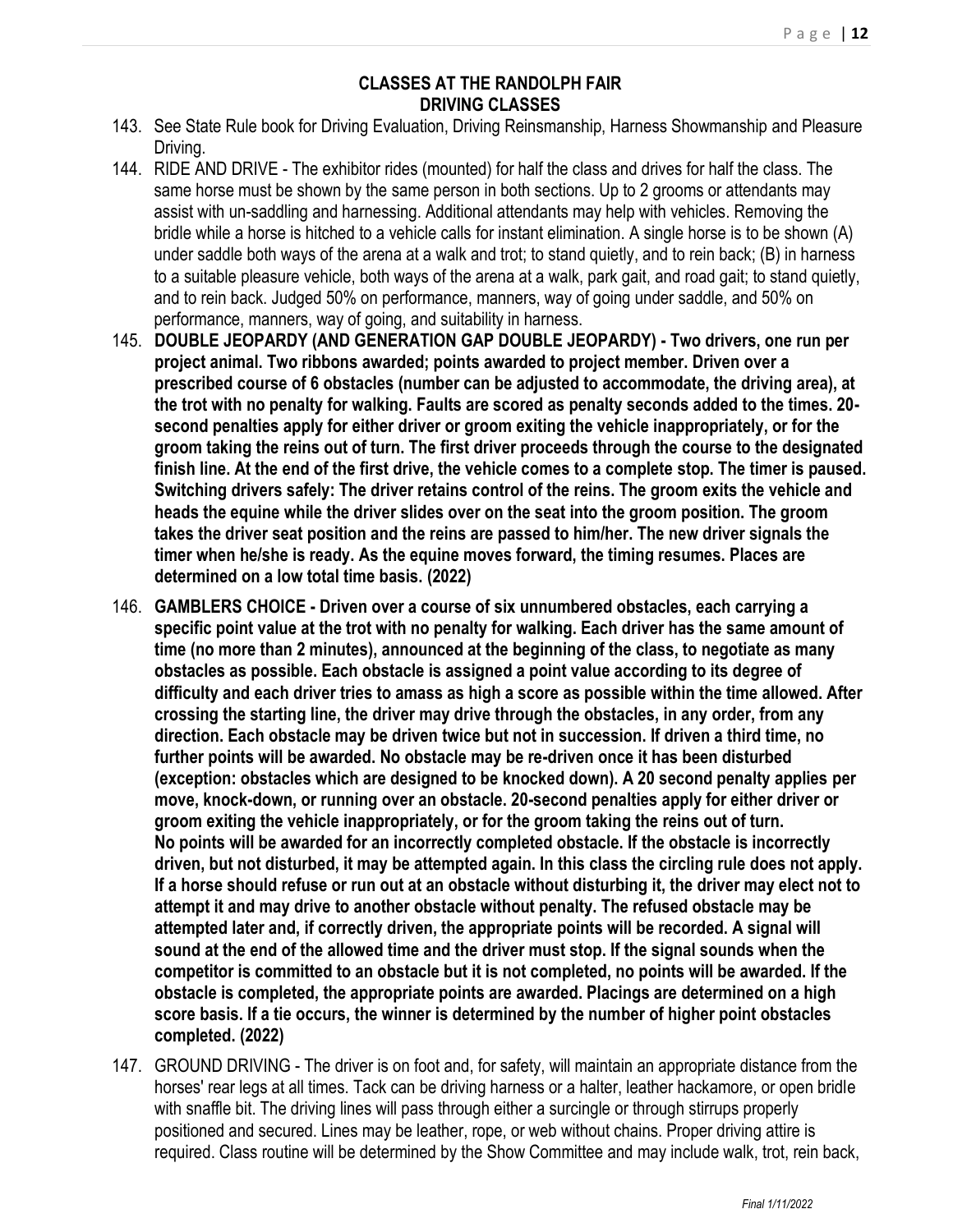and, possibly, a pattern. Scoring is based on the following: safety during the class (20 points); control, smoothness of handling, and ability to negotiate the course (80 points). Points are divided equally among different maneuvers required for the pattern.

148. DRIVING REINSMANSHIP - A driving class in which entries are judged primarily on the ability and skill of the driver. To be shown both ways of the arena at a walk and working trot/gait. Drivers required to rein back in the lineup. All drivers will be asked to individually perform a figure eight and may be asked to perform additional maneuvers. (2021)

### **PLEASURE CLASSES**

- 149. COMMAND CLASS This class is to be judged on the ability of the rider and his mount to attain various announced gaits (commands) in a specific number of steps (determined by the judge) or be eliminated from competition and asked to move to the center of the ring. All seats may participate in this class. Commands can be given in any order or series of orders; examples of commands: walk, trot, extended trot, canter, hand gallop (when 10 horses are left), back, halt, reverse (used alone means reverse and stop); reverse may be followed by another command: reverse and walk, reverse and trot, etc. As contestants are eliminated they are to line up in order (beginning at the opposite end from the gate) for purposes of placing.
- 150. GOLF BALL AND SPOON Show Committee provides: Enough golf balls for each participant, identical metal spoons with a marker of tape on the handle, behind which the fingers must remain. The hand holding the spoon must be extended from the body and in clear view at all times. Gaits must be taken immediately, or as directed by the judge or rider will be eliminated. Riders who lose the golf ball move to the center of the ring, using caution. The judge may ask for various feats.
- 151. ROAD HACK Judged on performance, manners, and condition of the horse. The class must work both ways of the ring at a flat-footed walk, normal trot, extended trot, easy canter and controlled hand gallop. Light contact with the horse's mouth shall be maintained. Excessive speed shall be penalized. No more than 10 horses will be galloped at a time. Tack, clothing, and equipment same as pleasure classes. Classes may be divided between horses and ponies or Western and English.

### **COSTUME CLASS**

152. COSTUME CLASS - All mounted 4-H members are required to be in full tack and to wear properly fitted, currently-approved, ASTM/SEI headgear. This class is judged according to the classes offered on the entry sheet and at the judge's discretion. Each contestant or group entry shall be limited to one number. One trophy and one set of ribbons awarded to entry. The contestant who signs up for the class is the only one charged with the class. Extra participants must be 4-H members, advisor, or adult for the classes held at the Randolph Fair. The class shall be judged at a walk only.

### **GYMKHANA AND FUNDAY (SUNDAY) CLASSES**

- 153. **SPEED AND CONTROL - See Ohio Uniform Rules for Horse Shows page 58 (2022)**
- 154. **STAKE BENDS - A timed event. Show Committee provides: 5 marker cones, timing cones. Five rubber cones shall be used, placed in a straight line with the last cone being placed at least 20' from the fence. The cones are to be 30' apart and the starting line is to be 20' from the first cone. Entries must bend both ways of the course through the five cones. Five second penalty per knocked cone. Off course disqualifies the run. (2022)**
- 155. GROCERY RACE A timed event. Show Committee provides: numerous different pieces of plastic fruit in a container, barrel, starting cones. Starting cones are placed about 20' feet from the fence at the gate end of the ring A barrel, holding the container of fruit, is placed about 20' feet from the fence at the other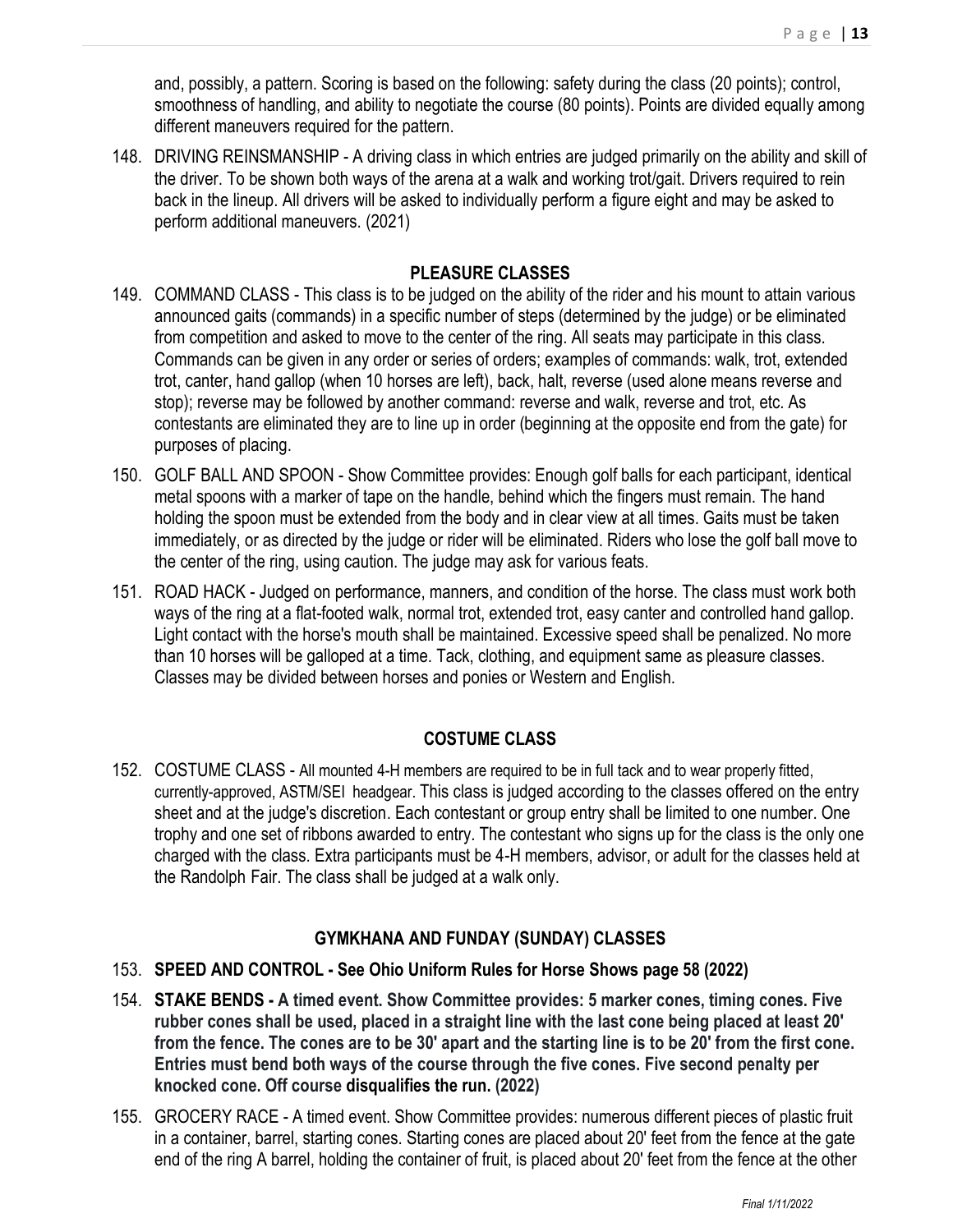end of the ring. For walk-trot classes only: Place the barrel about the middle of the ring. The competitor enters the ring at a walk, is told which kind of fruit to look for, and when ready rides between the starting cones to the far end of the ring. He/she must pass between the barrel and the fence, stop and find the right fruit, show it to the ringmaster, replace it in the container, and ride back between the starting cones (dismounting is permitted but not required as long as the rider uses a halter over or under the bridle and a 6' lead (no chains over or under the nose). Dumping or spilling the fruit container to find the fruit or knocking over the barrel disqualifies the run.

- 156. RIDE AND RUN A timed event. Show Committee provides: Timing cones, marker cones. Rider should provide a halter under the bridle and a 6' lead; no chains permitted over or under the nose). Timing cones are placed about 20' from the gate end of the ring. A marker cone is placed at the opposite end of the ring, a reasonable distance from the rail. For walk-trot classes only: Place the cone about the middle of the ring. The mounted competitor enters the ring and rides to the far end of the ring. He/she dismounts behind the marker and, leading the mount, runs back between the timing cones.
- 157. DOWN AND BACK Equipment: Barrel, set 20' off the fence at far end of the ring. Horse crosses starting line, runs around the barrel, runs back to the finish line. A knock-down during the run incurs a 5 second penalty. Off course is eliminated. For walk-trot classes only: Place the barrel about the middle of the ring.
- 158. DASH FOR CASH A timed event. Show Committee provides: Slips of paper the size of a dollar bill, barrel, starting cones. Starting cones are placed about 20' feet from the fence at the gate end of the ring. A barrel holding a piece of paper, representing a dollar bill, is placed about 20' feet from the fence at the other end of the ring. for walk-trot classes only: Place the barrel about the middle of the ring. The competitor enters the ring at a walk, and when ready rides between the starting cones to the far end of the ring. He/she must pass between the barrel and the fence, pick up the cash and ride back between the starting cones.
- 159. GOLF BALL IN THE BARREL A timed event. Show Committee provides: a golf ball, barrel, timing cones. Starting cones are placed not less than 20' feet from the fence at the gate end of the ring. For walk-trot classes only: Place the barrel about the middle of the ring. For other levels: A barrel is placed about 20' feet from the fence at the far end of the ring. The competitor enters the ring at a walk, and when ready rides between the starting cones to the barrel. He/she must pass between the barrel and the fence, put the golf ball into the barrel, where it must remain (bouncing out disqualifies the run), and rides back between the starting cones. Knocking over the barrel disqualifies the run.
- 160. FLAG RACE A timed event. Show Committee provides: Flag, 2 barrels, 2 buckets half-full of sand, marker cone, timing cones. Place two barrels and a marker cone in the ring. The right and left barrels are against the fence and each holds a bucket half-full of sand. The marker cone is placed a reasonable distance from the rail at the end of the ring opposite the gates. The starting line is marked by rubber cones placed about 20' from the gate end of the ring. The rider must cross the starting line outside the cones, race to the first barrel and grab the flag. He must pass between the marker cone and the fence, go on to the next barrel where he plants the flag stick into the bucket of sand, and cross the finish line. Missing the flag, dropping the flag, the flag bouncing out of the second bucket, missing the second bucket, or the horse going off course disqualifies the ride. Moving the marker cone exacts a 5 second penalty.
- 161. **RIBBON RACE - A timed team event. Show Committee provides 3 foot crepe paper ribbon: A marker barrel is placed at the opposite end of the ring, a reasonable distance from the rail. For walk-trot classes only: Place the cone about the middle of the ring. Two 4-Her's will ride next to each other holding a ribbon between them. They must ride from one end of the arena, around a barrel, and back without losing or breaking the ribbon. Losing or breaking the ribbon results in disqualification (2022)**
- 162. TIMED OBSTACLE COURSE A timed event, not to jump. Exhibitors use proper attire for your seat and any style of riding equipment (English or Western). Show Committee provides: 4 to 6 obstacles set up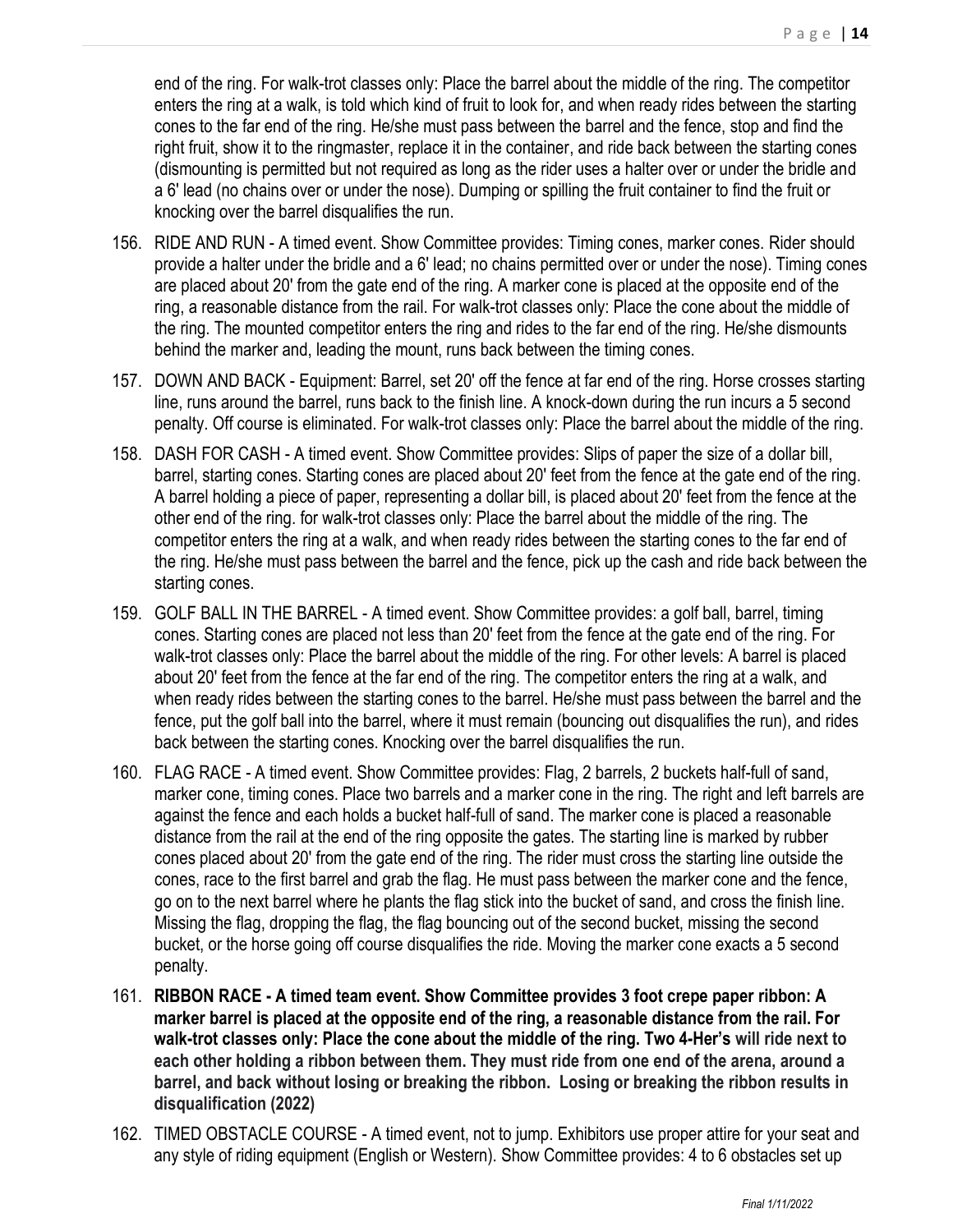similar to a Trail course, such as a series of cones or poles, go between or around hay bales or barrels, ground rails, move object from place to place, bridge (must be negotiated at the walk), turn around in box, do figure eight, etc. The entry who completes the course in the least amount of time is the winner. Each knockdown costs a 5 second penalty. Failure to negotiate the obstacle in the designated gait will result in disqualification.

- 163. TREAT-ON-A-PAIL A timed event (1 minute limit). Show Committee provides: An apple (quartered for safety sake and so it doesn't roll off), a 5-gal bucket, ring master. One treat at a time is placed on the upside down bucket. For walk-trot classes only: Place the bucket about the middle of the ring. The participant trots or canters (can run at any speed, depending on the level or age of riders) to the bucket. The rider may not dismount. As soon as the animal eats the treat off the bucket, they run back across the finish line. or, At the end of one minute, the ring master dismisses the rider and they run back across the finish line.
- 164. TEAM SHOWMANSHIP Will be judged by the top 2 versatility showmanship 4-Hers with adult supervision (move down the line if they decide to not to do it) use your own horse – each participant will complete ½ pattern which will be posted Sunday morning.
- 165. 3 CONE TWIST A timed event. Show Committee will set up 3 cones equally distanced apart. The mounted competitor enters the ring and weaves the cones down and back. Knocking a cone adds 5 seconds to the run time. A horse going off pattern disqualifies the rider.
- 166. SACK RACE A timed event. Show committee provides several sacks. The rider is the entry and must provide a halter over or under the bridle, and a 6' lead ;( no chains permitted over the nose.) Participant rides to the far end of the ring, passing between the marker and the fence, where a partner waits with one leg in the sack. Rider dismounts and puts one leg in the sack, too. They run to the finish line, leading the horse. Both partners must keep 1 leg in the sack and one must hold the horse for the entire length of the course. One trophy and one set of ribbons will be awarded to the winning team, based on qualifying times.
- 167. MUSICAL SACKS Show committee provides sacks, music, spotters. Marker cones are placed 10' inside the fence. This event will be walk/trot only – no matter what your riding level….there will be no cantering….all levels may participate in this class. Organize your sacks in the middle of the ring – one sack less than the number of entries in the class are spaced evenly around the inside of the marker cones. Maintaining forward motion, riders take the requested gait around the rail to the music, once music stops the rider must cause his/her mount to put a foot on the nearest bag and keep it there until the music starts again. A rider may not reverse direction; if a bag is passed the rider must go forward to the next bag. The one who does not get a bag is eliminated removing a sack each time until there is 1 sack left. The last bag is placed in the center of the ring the participants must take the rail and maintain the requested forward gait until the music stops. The first horse to plant a foot on the bag is the winner. (maximum of 10 competitors in the ring at one time)
- 168. WATER RELAY Not a timed event, each team member takes 1 turn. Show Committee provides 2 buckets, water and cups. Set up a barrel at the starting line with a bucket filled with water on the barrel, placed another barrel 20' from the fence at the far end of the ring with an empty bucket on top. Winner is determined by the fullest bucket. Teams must consist of 4 horses/riders (must ride your own horse), 4- Hers are encouraged to interact with other clubs and each team must have 1 W/T competitor and must have a minimum of 2 different riding levels in addition to the W/T team member. No more than 2 teams in the ring at one time. All exhibitors will walk/trot – there will be no cantering. Each team member will exit the same gate they entered when finished.
- 169. EGG RELAY A timed event. Show Committee provides the eggs and holders. Place one cone at the starting line and the second cone on the opposite end of the arena about 20' off the fence. Teams must consist of 4 horse/riders (must ride your own horse), 4-Hers are encouraged to interact with other clubs and each team must have 1 W/T competitor and must have a minimum of 2 different riding levels in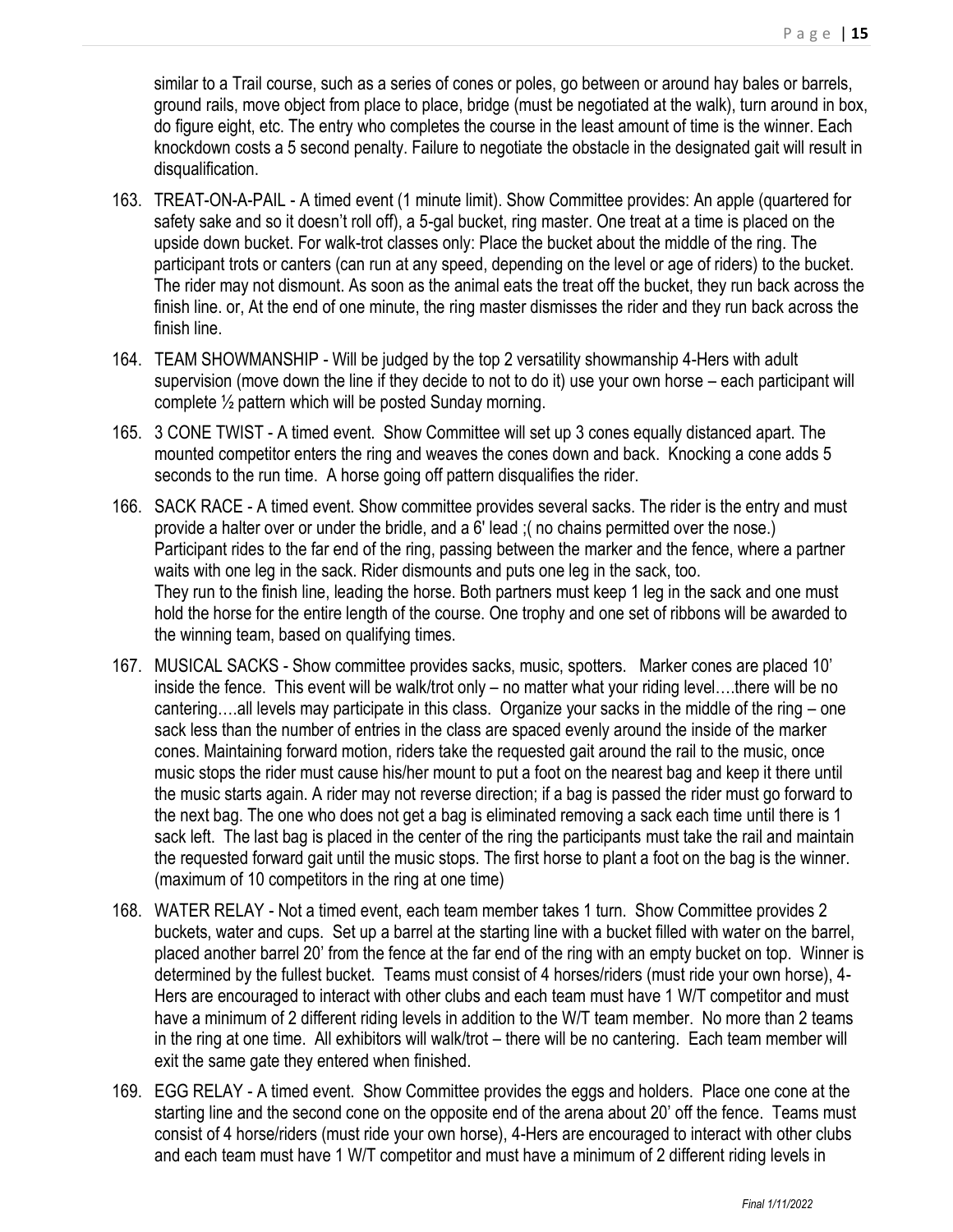addition to the W/T team member. No more than 2 teams in the ring at one time. All exhibitors will trot – there will be no cantering. Two team members will enter the ring and proceed to the other end to wait their turn. The remaining 2-team members will line up at the start cone, the next participant can approach the cone to be ready once the participant in front them starts the race. When a team member has completed their leg of the race, they are to exit the gate. The team done first wins. Dropping the egg adds 10 sec to the team's time – if the egg drops, the next person will get a new egg from the show committee and can start once their team member reaches them.

### **HIGH POINT OF THE DAY**

There will be High Point and Reserve trophies for each division. E-English, W-Western, R-Ranch

| Pleasure division:   | Contest division:  | Driving division:          | Easy Gaited division: | Small Equine division: |
|----------------------|--------------------|----------------------------|-----------------------|------------------------|
| 1. Showmanship E/W/R | I. Barrels         | 1.4-H Pleasure Driving     | 1. Showmanship        | 1. Showmanship         |
| 2. Equitation E      | 2. Pole Bending    | 2.4-H Driving Reinsmanship | 2. Equitation         | 2. Small Equine Hunter |
| 3. Pleasure E/W/R    | 3. Stakes Race     | 3.4-H Gambler's Choice     | 3. Pleasure           | 3. Small Equine Jumper |
| 4. Horsemanship W/R  | 4. Keyhole Race    | 4.4-H Double Jeopardy      |                       |                        |
| 5. Road Hack E/W     | 5. Speed & Control | 5.4-H Ground Driving       |                       |                        |
|                      | 6. Stake Bends     |                            |                       |                        |

- 170. Points toward High Point of the Day are awarded to the 4-H member; not the project animal.
- 171. You cannot combine Pleasure points with Contest points or Driving points with non-driving points.
- 172. In the event of a tie, the exhibitor who has accumulated the most first places in the day's show will be declared the winner. If the number of first places held is equal, the exhibitor with the most second places will be the winner. If necessary, the review will move down the placings until the tie can be broken (most third places, most fourth places, etc.). If the exhibitors have the exact same placings all the way down, the winner will be chosen by a random drawing.

### **BARN WATCH**

- 173. If you require the assistance of a Sheriff's Deputy, phone 330-296-5100 and ask for a Deputy to meet you.
- 174. Do not handle other peoples' horses except in an extreme emergency go get the club's head advisor
- 175. Members whose horses sleep lying down or exhibit some unusual (but normal for them) trait should put a written note on the stall door so Barn Watch knows if your horse is acting strangely or normally for him.
- 176. Each club provides several adults for one night of Randolph Fair to work in three shifts (11:00pm-1:00am; 1:00am-3:00am; 3:00am-5:00am) as Barn Watch. Bring flashlights and cell phones.
- 177. Each group of two is to carry a clipboard showing who is responsible for each shift and their camper numbers. On the clipboard, they note anything that might be useful for the next shift to know and pass it to the next shift.
- 178. There will be no horse club barn watch on Sunday night but Security will be on the Randolph Fairgrounds until 8:00 AM Monday.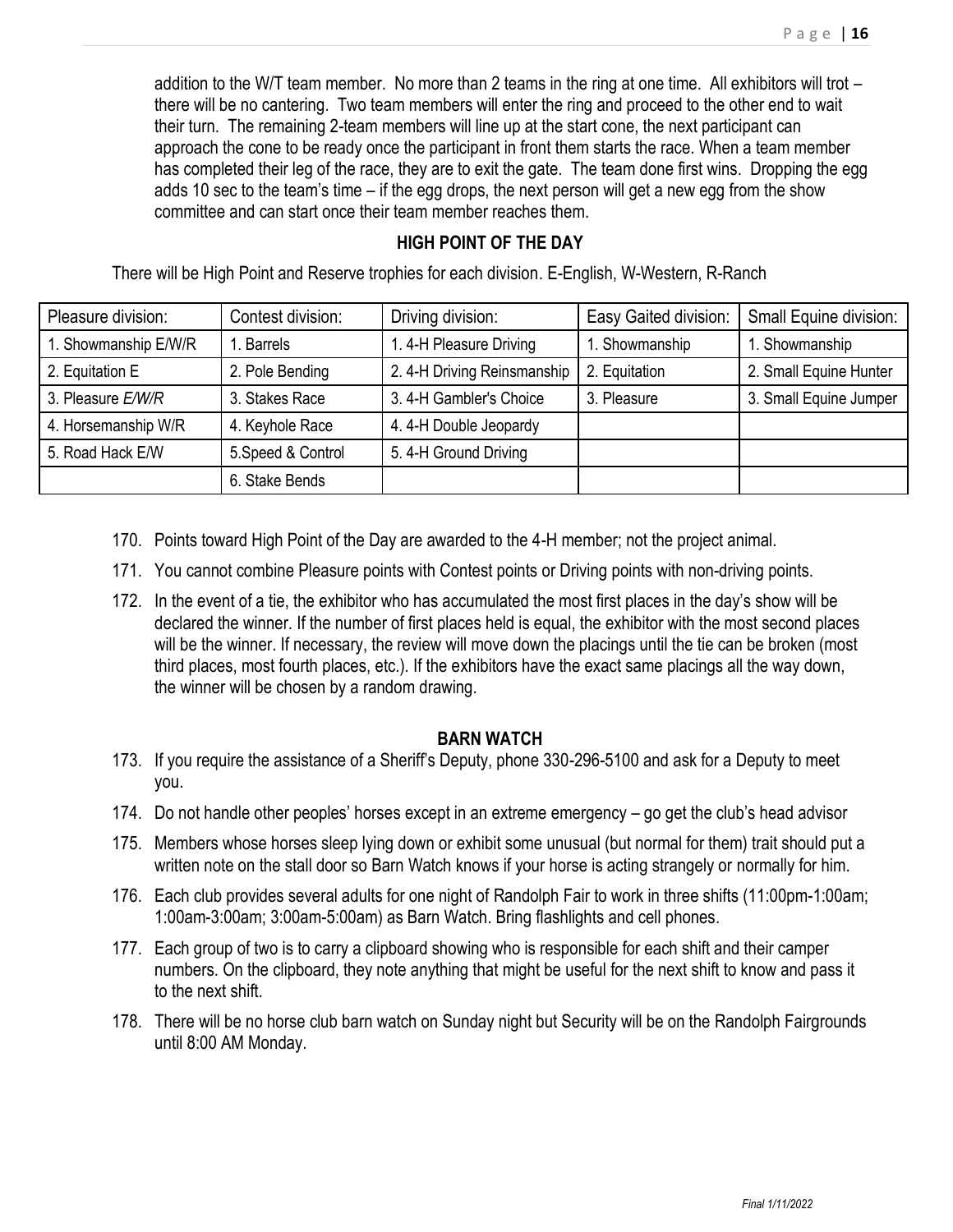# **PORTAGE COUNTY FAIR BOARD RULES FOR MEMBERS & CAMPING**

- 179. All Randolph junior fair exhibitors must be in their camping areas by 11:00 p.m. curfew unless they are with a parent or advisor.
- 180. All 4-H members must carry their overnight passes when they are away from the camping area after 11:00 pm
- 181. All youth under 18, who do not have exhibits at the Randolph Fair or are not accompanied by their parents, must be off the Midway by 11:00 P.M. or 30 minutes after the last grandstand show is over, if after  $11:00 \text{ P M}$
- 182. There must be a responsible adult for each camping space during fair.

# **PORTAGE COUNTY RANDOLPH FAIR - CODE OF CONDUCT**

Anyone attending events either as an exhibitor, advisor, volunteer, parent, spectator, superintendent, judge, committee member or fair official must conduct themselves in a manner consistent with this Code of Conduct and according to the Rules and Regulations of the Portage County Agricultural Society, dba Randolph Fair. These codes of conduct and rules are not limited to the show ring, but are applicable to any event held at the Portage County Randolph Fairgrounds including, but not limited to meetings, workshops, clinics, contests, shows, county fair, etc. Consequences to violating this code of conduct may include, but are not limited to:

- Verbal warning
- Written warning
- Removal from Fairgrounds
- Suspension, reduction and/or loss of premiums
- Suspension, reduction and/or loss of auction proceeds
- Loss of future show privileges
- Loss of privilege to be on Fairgrounds property

**The act of making an entry in the fair, participating, and/or attending such events on the Portage County Randolph Fairgrounds is giving verification that you will abide by the code of conduct and understand the consequences of and penalties provided for actions prohibited by the code.**

*Exhibitors, Advisors, Volunteers, Parents, Family Members, Spectators, Superintendents, Judges, Committee Members, and Fair Officials Must:*

- Be responsible for your own behavior/conduct and uphold high standards for the group and accept consequences for inappropriate behavior
- Support and abide by the rules set forth by Fair Board, Superintendents, Committees, and Clubs
- Practice good citizenship, leadership, and self-governance
- Follow the direction of staff
- Demonstrate positive sportsmanship and attitudes at all times
- Be courteous and respectful to others
- Use appropriate language at all times
- Respect and adhere to guidelines of the Portage County Randolph Fair Code of Conduct and all rules and regulations that apply to participation/competition

*Behavior, Conduct, and Activities Not Permitted at events held at the Randolph Fairgrounds and at Ohio State University Extension Activities related to the Randolph Fair:*